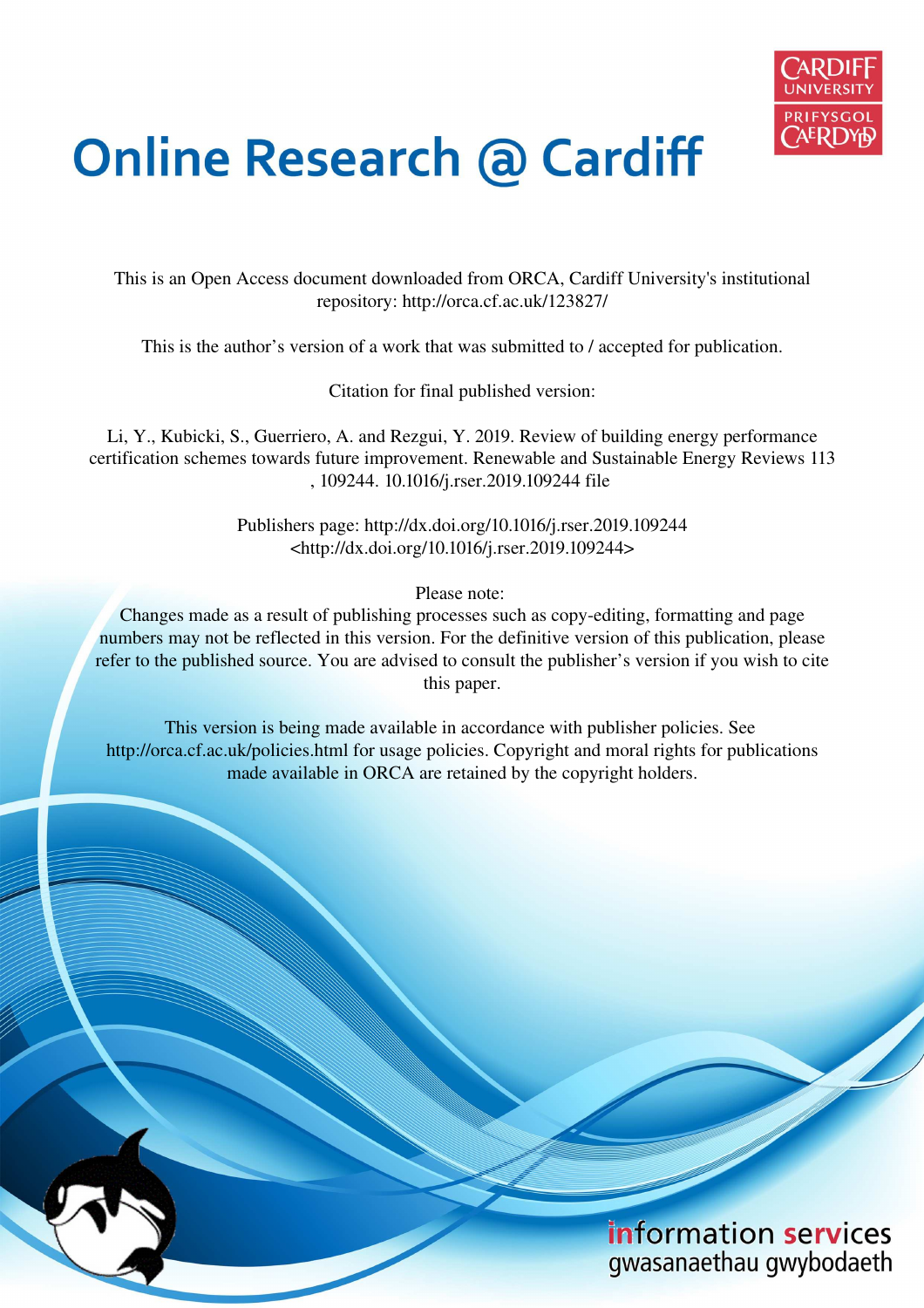# Review of building energy performance certification schemes towards future improvement

Li, Y.  $1*$ , Kubicki, S.  $1$ , Guerriero, A.  $1$ , Rezgui, Y.  $2$ 

1 = Luxembourg Institute of Science and Technology LIST, 5, avenue des Hauts-Fourneaux, L-4362 Esch-sur-Alzette, Luxembourg

2 = BRE Trust Centre for Sustainable Engineering, Cardiff University, Cardiff CF24 3AA, UK

 $* =$  corresponding author email: yu.li@list.lu

# **Abstract**

The building sector accounts for 40% of the total energy consumption in the EU. It faces great challenges to meet the goal of transforming the existing building stocks into near zero-energy buildings by 2050. The development of Energy Performance Certificate (EPC) schemes in the EU provides a powerful and comprehensive information tool to quantitatively predict annual energy demand from the building stock, creating a demand-driven market for energy-effective buildings. Properties with improved energy rating have had a positive impact on property investments and rental return because of the reduced energy bills. In addition, the EPC databases have been applied to energy planning and building renovations. However, it should be mentioned that the current evaluation system faces problems, such as not being fully implemented, delivering low quality and insufficient information to stimulate renovation, therefore requiring improvements to be made. This paper provides a review of the current EPC situations in the EU and discusses the direction of future improvements. The next generation EPC should rely on BIM technology, benefit from big data techniques and use building smart-readiness indicators to create a more reliable, affordable, comprehensive and customer-tailored instrument, which could better represent energy efficiency, together with occupants' perceived comfort, and air quality. Improved EPC schemes are expected to play an active role in monitoring building performance, future energy planning and quantifying building renovation rates, promoting energy conservation and sustainability.

# **Highlights**

- Presentation of a brief review of the EPC-related directives
- Review and comparison of the development of the EPC in EU member states
- Discussion of the utilization of the EPC at the urban scale
- Identification of the existing issues and shortcomings in the current EPC
- Proposal of future improvements for the EPC

# **Keywords**

Energy performance certificate; Building energy demand; Building renovation; Energy planning; Database; Sustainable development; Smart building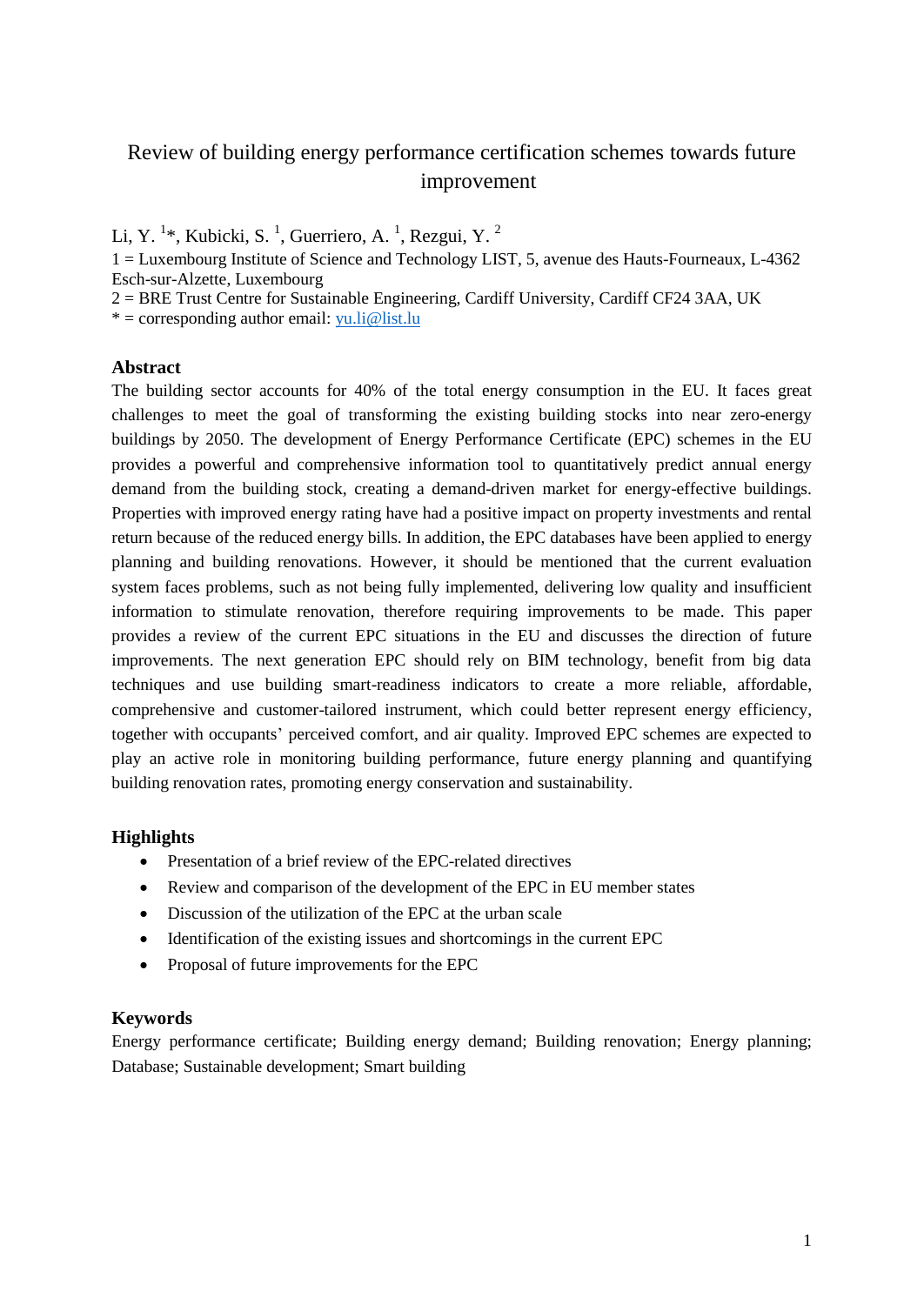#### **Word Count: 10376 words**

### **List of abbreviations**

EU, European Union; CO<sub>2</sub>, Carbon Dioxide; EPC, Energy Performance Certificate; EPBD, Energy Performance of Buildings Directive; NZED, Nearly Zero Energy Building; MS, Member State; BPIE, Building Performance Institute Europe; BIM, Building Information Modelling; HVAC, Heating, Ventilation and Air Conditioning

#### **1 Introduction**

The building sector is one of the most important energy consumers in the European Union (EU), responsible for approximately 40% of the final energy demand and 36% of Carbon Dioxide  $(CO<sub>2</sub>)$ emissions [1], [2], [3]. More specifically, the residential sector contributes to 66% of the energy consumption and 64% of the emissions in the EU buildings [4]. In addition, around 75% of the existing 210 million homes in the EU are energy inefficient, and 75% to 80% of them will be still in use by the year 2050 [5]. As a result, buildings represent the greatest potential for energy savings and carbon footprint reduction. The EU has proposed a set of directives to phase out inefficient buildings. The Energy Performance of Buildings Directive (EPBD), which is the major legislative and policy instrument in the EU focusing on both existing and new buildings, requires the transformation of existing buildings into Nearly Zero Energy Buildings (NZEBs) by 2050. Thus, the building sector is facing great challenges to meet the EU decarbonization agenda, and make this sector energy efficient. Energy Performance Certificate (EPC) plays a prominent role in this process as it provides transparent information with respect to energy performance. It was introduced in 2002 by the EPBD (Directive 2002/91/EC) [6] as a mandatory requirement in the EU member states (MSs) when constructing, selling or renting a building or dwelling. The EPC shall include energy requirements for the building and reference values such as current standards and benchmarks. Meanwhile, the certificate shall be accompanied by recommendations for cost-optimal or cost-effective energy improvement. Once the EPC is issued, it is valid for 10 years provided that no significant change is made to the house within that time period. A recast of the EPBD in 2010 (Directive 2010/31/EU) [7] put forward additional requirements to strengthen and improve the quality of the EPC. In particular, the EPC should be stated in the advertisement for any property placed on the market for sale or rent, and should be handed over to the new buyers and tenants. The recast creates an opportunity for the EPC to play an active role in the real estate market. It was subsequently endorsed by Directive 2012/27/EU [8], which underlined that compliance with the energy efficiency requirements for the purchase of buildings by the central government shall be verified by the recast. Subsequently, Directive (EU) 2018/844 [9] proposed an amendment to Directive 2010/31/EU on the energy performance of buildings and Directive 2012/27/EU on energy efficiency. It highlighted the importance of improving the transparency and quality of the EPC. The timeline for EU directives related to the EPC is depicted in [Fig. 1.](#page-3-0) It has been confirmed by surveys and reports from Building Performance Institute Europe (BPIE) that EPCs are among the most important information sources regarding building energy performance in the EU's building stock [10], [11]. Each MS has developed its own approaches for EPCs working on their implementation, but the main objective is the same, promoting improvements in building energy performance to reduce carbon emissions.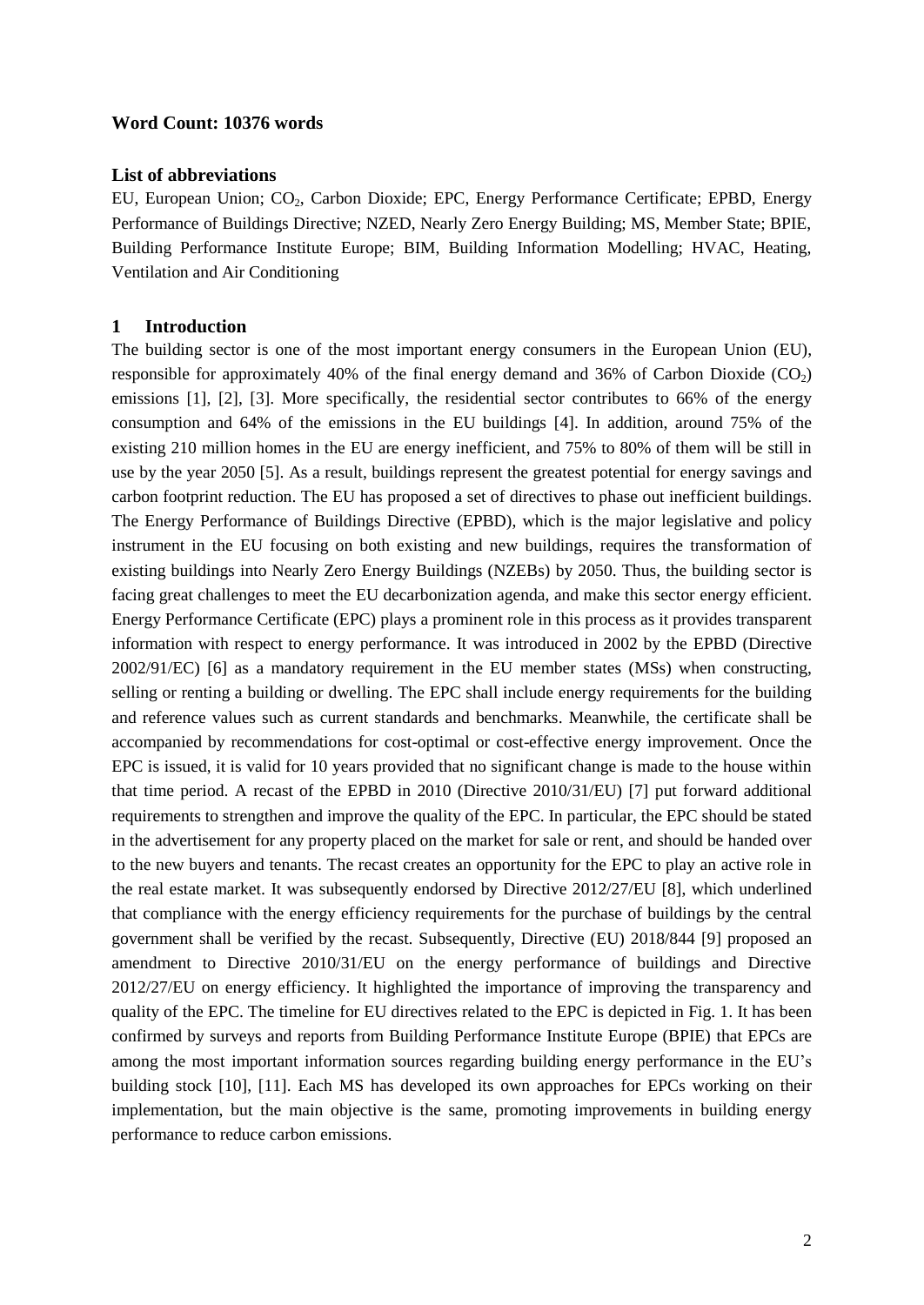

Fig. 1 Timeline for EU Directives related to the EPC

<span id="page-3-0"></span>As the information conveyed by the EPC allows an estimation of building energy demand, it can serve as a powerful instrument to create a demand-driven market for energy-effective buildings. It has positively influenced the real-estate market, with its influence being more significant in the sales segment [12], [13]. Two major groups are identified as the main beneficiaries of the EPC: a) tenants, and b) property owners and potential buyers. A survey carried out in Belgium [14] showed that around 50% of buyers and 37% of renters stated that the EPC had an impact on their choices. 30% of buyers and 18% of renters used the EPC for price negotiation. Properties with improved energy efficiency have attracted a price premium in the house rental and sales market as they involve reduced energy costs, directly reflected in the properties' energy bills. The positive impact on property investment and rental return has been recorded in countries where the EPC is properly implemented. Studies show that, in the same location, energy-efficient houses rent or sell faster and at a higher price than those with a lower-grade energy performance [15]. For example, rental tenants and building investors in the UK, Ireland, Germany and Denmark are willing to pay more for energy-efficient building stocks [12], [13], [16], [17]. A study investigated the relationship between energy consumption and financial performance in Germany using hedonic methods [17]. The results revealed that a 1% reduction in energy consumption positively generates a 0.015% growth in total return on buildings and boosts rental price by 0.08%. The same method was adopted to investigate the relationship between the energy-performance rating and market price of residential houses in Dublin [18]. The authors claimed that on average, every 50 kWh/ $m^2$ /year energy reduction is associated with a 1.5% increase in the list price.

The EPC has induced the decision for building renovation [19] [20]. A survey involving 12 EU countries revealed that 73% of the respondents consider EPC as an important driver for building renovation [19]. The recommendations accompanying the EPC provide guidance to building owners for potential improvements. Meanwhile, the energy labels allow them to benchmark energy conservation before and after a retrofit. Therefore, the EPC can be used for decision-support planning to encourage individuals to undertake building refurbishment. The potential for energy conservation through building renovation is widely recognized as being able to provide a greater saving than that which could be achieved with new buildings [12]. The European Commission has estimated that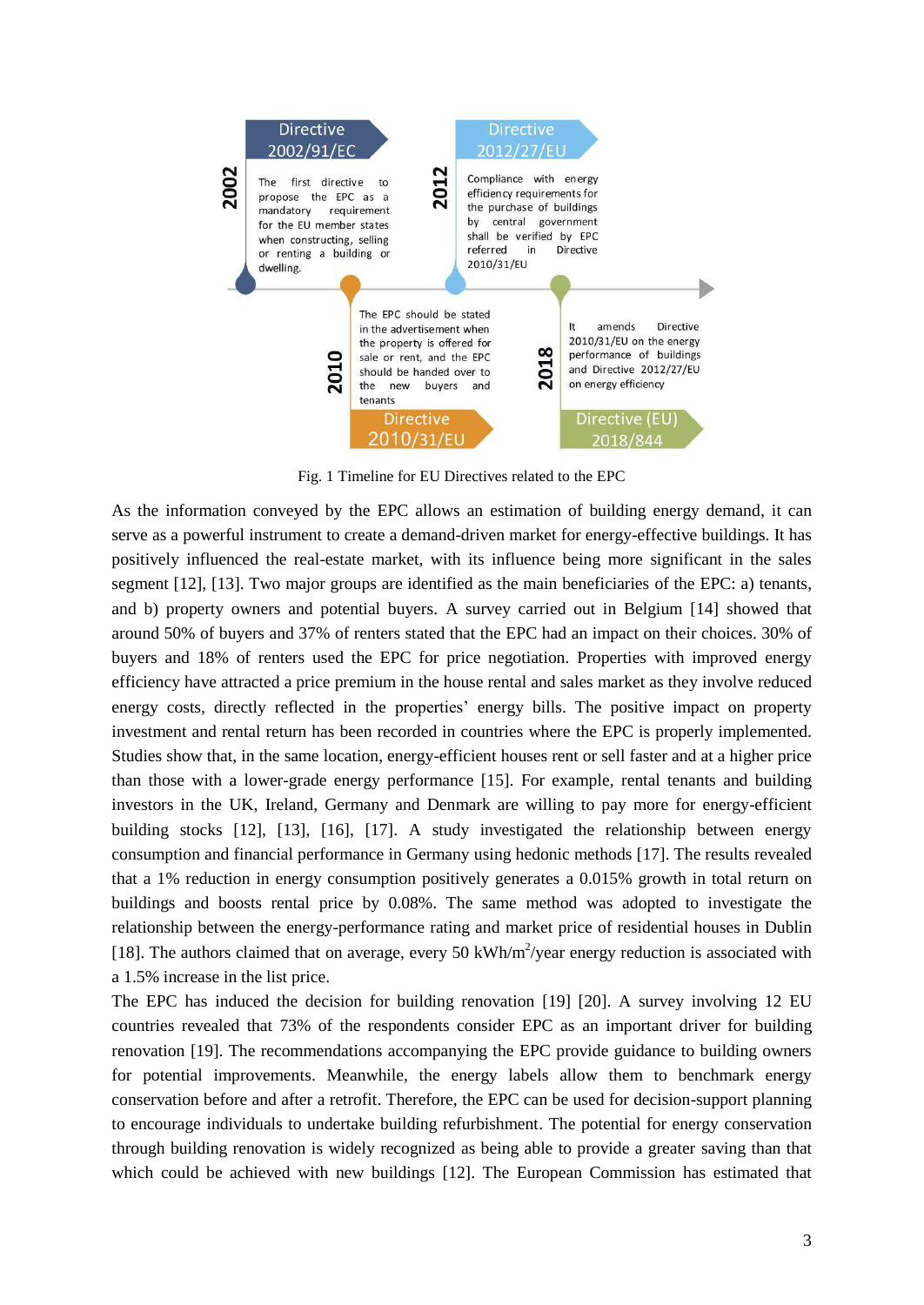renovation can provide energy savings of up to 46% between 2021 and 2030 [21]. Building renovations, such as improving the insulation of windows, walls and roofs, replacing old heating systems, adopting heat recovery systems and employing smart control systems, have been proven to be effective approaches to reduce energy demand from heating, cooling, ventilation, and artificial lighting, and to promote a comfortable indoor climate [22], [23], [24]. Currently, most EU citizens live in privately owned residential buildings. Property owners do not undertake energy-efficient renovation, mainly because of a lack of knowledge of the resulting benefits, a lack of access to technical advice, and a lack of financial support [25], [26], [27]. The EPC information (including envelope U-values, air conditioning system, fuel source and recommendations) can be used to identify the priorities for building renovation in a targeted way. Thereafter, property owners decide to what extent they would like to upgrade their properties through the energy labels. Another important reason for property owners not acting on the recommendations for home improvement is the cost implication [28]. To overcome the financial obstacle of transforming the real estate market to meet the energy and climate goals for 2050, political support is critical. A series of subsidy systems have been set up in MSs to encourage property owners to carry out building renovation, whereby homeowners can be incentivized to upgrade their homes to higher performance levels. Such 'green' policies, in turn, promote a higher adoption of EPC [29].

Despite the perceived benefits of the EPC and current adoption rates by policymakers, real-estate companies, and research institutes [21], there are still problems to overcome to achieve large-scale acceptance across the EU. Previous studies in EPC have observed (1) a lack of data quality for energy performance evaluation, (2) insufficient information to motivate renovation, (3) limited implementation to provide a robust information source for energy planning in some countries [16] [30] [31] [32]. More specifically, the calculated energy use in EPC does not reflect actual energy consumption. The EPC delivery process can be subjective, and, as a result, data quality can be easily influenced by the energy assessors because of the standard assumptions made in the process of producing the certificate [30]. In addition, energy performance is an important factor for building renovation. However, the EPC overlooks some important determinant attributes such as indoor air quality and daylight, which can negatively impact on occupants' experience in buildings [33].





<span id="page-4-0"></span>Our paper endeavors to bridge the above gaps while paving the directions for future research. This review is mainly based on the current literature publications as well as reports from the EPBD and BPIE. The study has an agenda-setting dimension and as such provides clear recommendations on future research to transcend current barriers to a large scale adoption of the EPC. The Scopus scientific search engine was employed to identify authoritative publications in the domain. The search has been directed using the keyword "energy performance certificate" that is included in 'article title,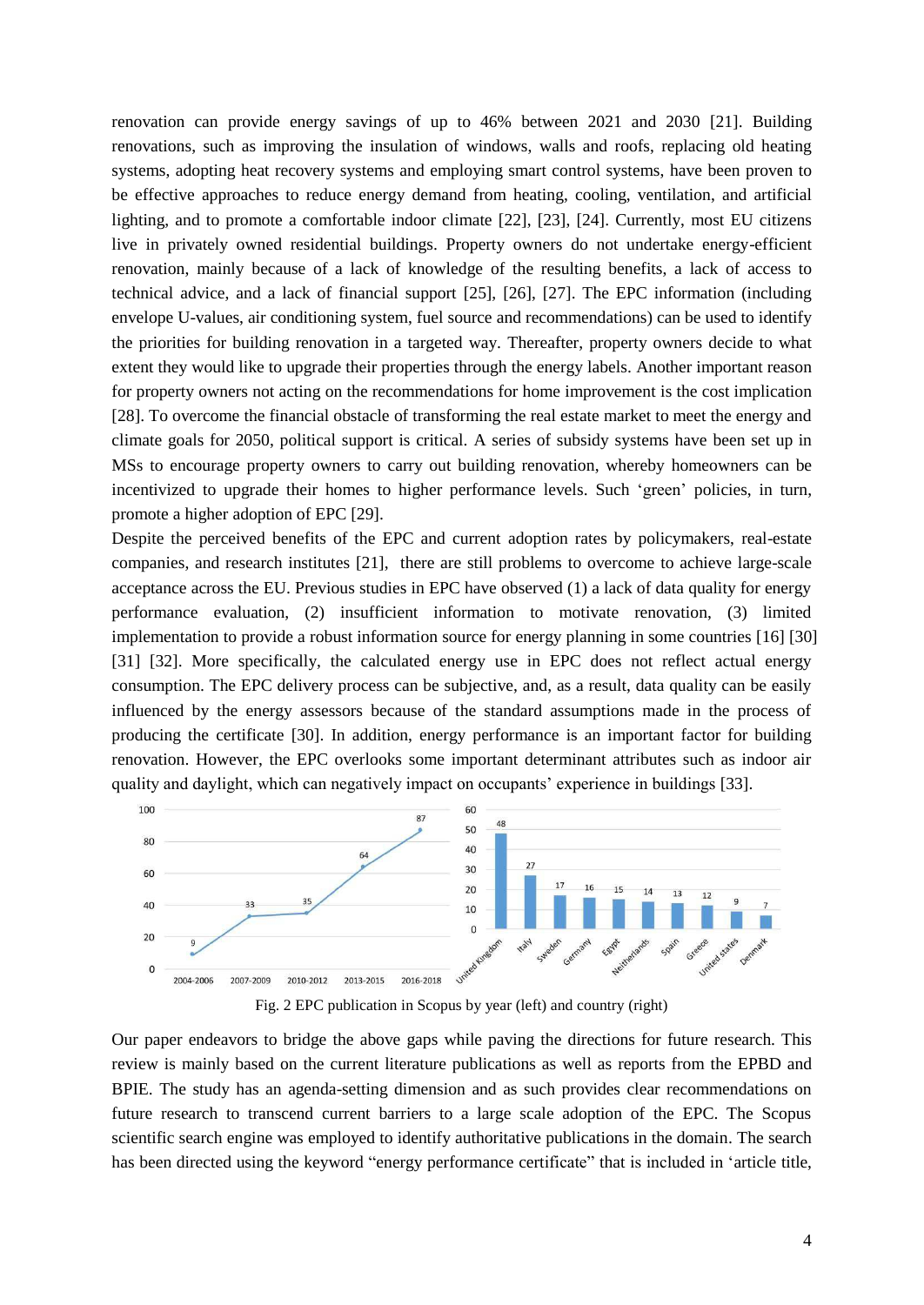abstract and key words' by year and country, as illustrated in [Fig. 2.](#page-4-0) It is worth noting that since the first paper publication in 2004, the amount of publications has observed a steady and significant increase, with most of the papers from European countries. Meanwhile, this paper is the outcome of an EU project (BIMEET [34]), which aims to leverage the uptake of BIM (Building Information Modelling) in delivering energy efficient buildings. Identifying the problems within the current EPC schemes in EU and providing expert training courses for improving the EPC generation process is one of the tasks of the project. Thus, this study is focussed on the EPC adoption within the EU. The next section presents the status of the EPC in the EU, followed by an overview of the EPC's contribution to quantifying building energy performance, building energy planning and building refurbishment at the urban scale or national scale. Section 4 conveys valuable insights into the problems in the current EPC system. The potential areas for enhancement are elaborated in the subsequent section. The last section concludes the paper.

# **2 The EPC development and comparison in the EU**

EPBD requires the EU MSs to apply a national and standardized methodology for assessing individual building energy performance. Each MS is flexible to design its own EPC scheme to appropriately fit its national context. The development of EPCs is diverse among the MSs. The EPC implementation, calculation methodology, energy indicators, prices, quality control measures, and methods for generating recommendations are presented in this section.



2.1 EPC implementation

<span id="page-5-0"></span>Prior to the compulsory implementation of the EPC scheme in 2002, only a few countries, such as Denmark, the Netherlands and some regions in Austria had similar systems in operation to evaluate the effectiveness of their building energy performance. Nevertheless, the mechanism was new to most of the MSs and had to be designed from scratch. Expectations were high at its debut. It was considered as a pioneering instrument to overcome the information deficit barrier [27]. All MSs were expected to implement effective schemes at the latest by 4 January 2009 to all types of buildings, including:

- 1) All newly constructed buildings or buildings undergoing major renovation;
- 2) All buildings rented or sold out to new tenants or buyers;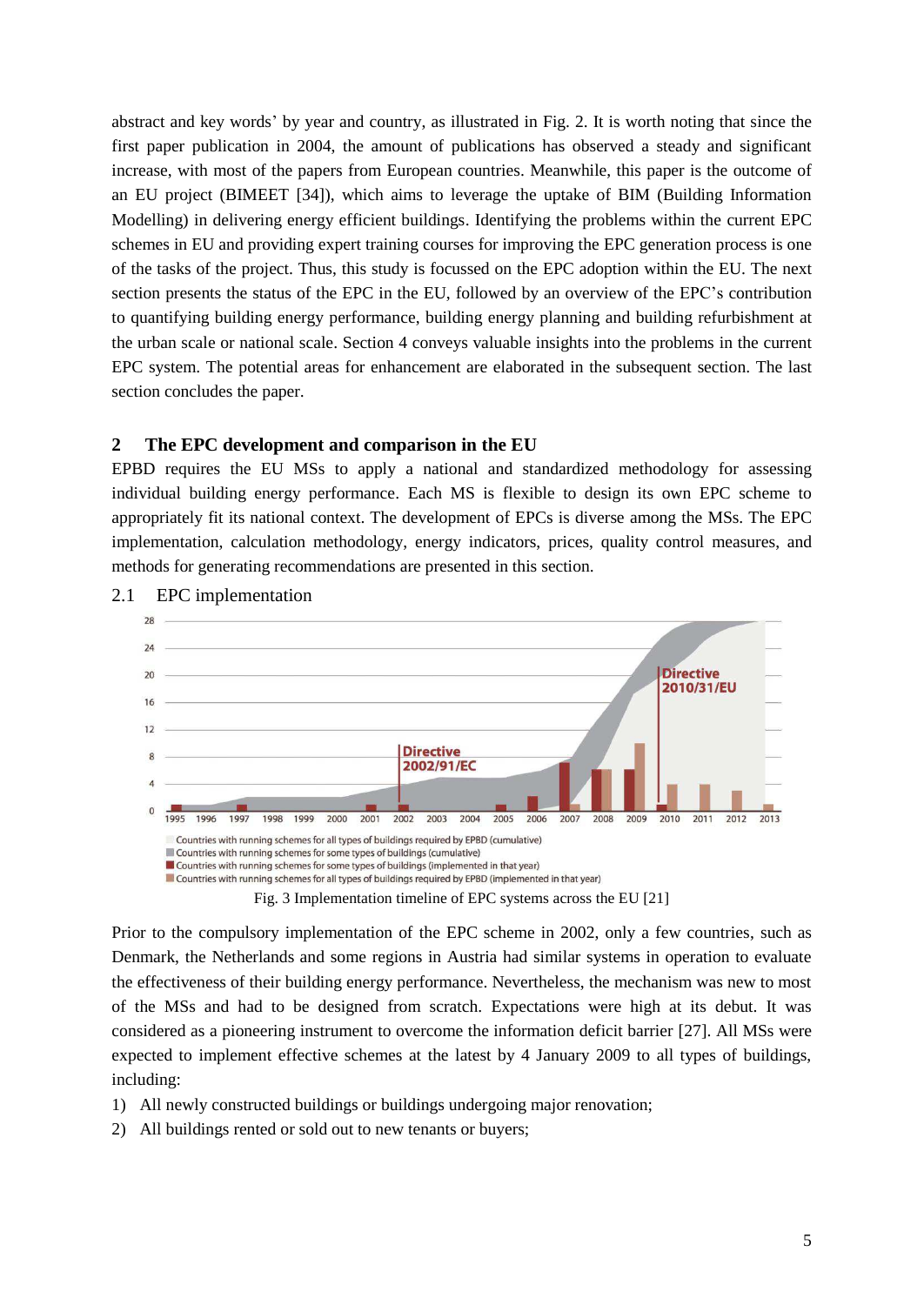3) All buildings with a total floor area of over  $1000 \text{ m}^2$ , which are occupied by public authorities or frequently visited by the public. The threshold was reduced to 500  $m<sup>2</sup>$  from 9 January 2013 and to  $250 \text{ m}^2$  from 9 July 2015.

The design and implementation of the EPC is a demanding task, requiring the political, technical and socio-economic aspects to be taken into account. Finally, the implementation was slow. The timeline for the implementation of EPC systems across the EU is demonstrated in [Fig. 3.](#page-5-0) Most countries had schemes running for certain types of buildings, but only seven countries had implemented the EPC scheme for all types of buildings by the beginning of 2009. By 2013, all MSs had implemented the EPBD requirements into their national legislation.

#### 2.2 Framework for EPC calculation methodology

Directive 2002/91/CE [6] pointed out that the EPC should include the energy performance of a building. Nevertheless, there is no general methodology or tool prescribed for EPC calculation across all MSs. This is left to the discretion of member states to devise their own methods for calculating building energy performance, with an application at national or regional level [6]. It has resulted in notable methodological differences across MSs for energy performance calculation. However, the Directive 2002/91/CE proposed a general framework for EPC calculation which is improved on a continual basis. The Directive requires: (1) the calculation methodology to consider the location and orientation of the building, outdoor and indoor climate, thermal characteristics of the building, heating installation and hot water supply, air conditioning and ventilation, lighting installation, and passive solar protection systems; (2) the positive influence shall take into account active solar system and other generation from renewable energy sources, electricity generation from CHP, district heating and cooling system, and natural lighting; (3) the calculation shall classify buildings into different categories, including single-family house, apartment blocks, office buildings, education buildings, hospitals, restaurants and hotels, sport facilities, retail trade and wholesale buildings, and others. Few years later, Directive 2010/31/EU [7] proposed additional requirements. It noted that energy performance of a building should be on the basis of actual or calculated annual energy consumption for the purpose of meeting heating and cooling needs to satisfy the envisaged temperature condition and domestic hot water needs. A numerical indicator and an energy performance indicator should be included to express primary energy used, derived from national or regional weighted average primary energy factors. More recently, Directive (EU) 2018/844 [9] further amended the Directive 2010/31/EU, by prescribing that the energy performance of a building should be expressed using a numeric indicator for primary energy use expressed in  $kWh/m^2/y$ . Additional numeric indicators for renewable primary energy use and carbon emissions (kgCO<sub>2</sub> eq/m<sup>2</sup>/y) should also be defined. Finally, the EPC methodology is being further developed to give due consideration to technical building systems and promote innovation.

#### 2.3 EPC energy indicators

Under the EPBD, the EPC must contain information indicating energy needs of a building in order to evaluate its energy performance [6]. The energy performance indicators presented in the EPCs are measured in  $kWh/m^2/y$ . For most countries, they take the form of energy labels (e.g. A to G, where A is the most energy-efficient grade and G is the least energy-efficient grade). In other countries, take Poland for example, a continuous scale is used. An analysis of energy labels from 16 EU countries/regions is shown in [Fig. 4.](#page-7-0) The figure was produced according to the EPC data retrieved from the Building Stock Observatory, national databases and Concerted Action EPBD reports from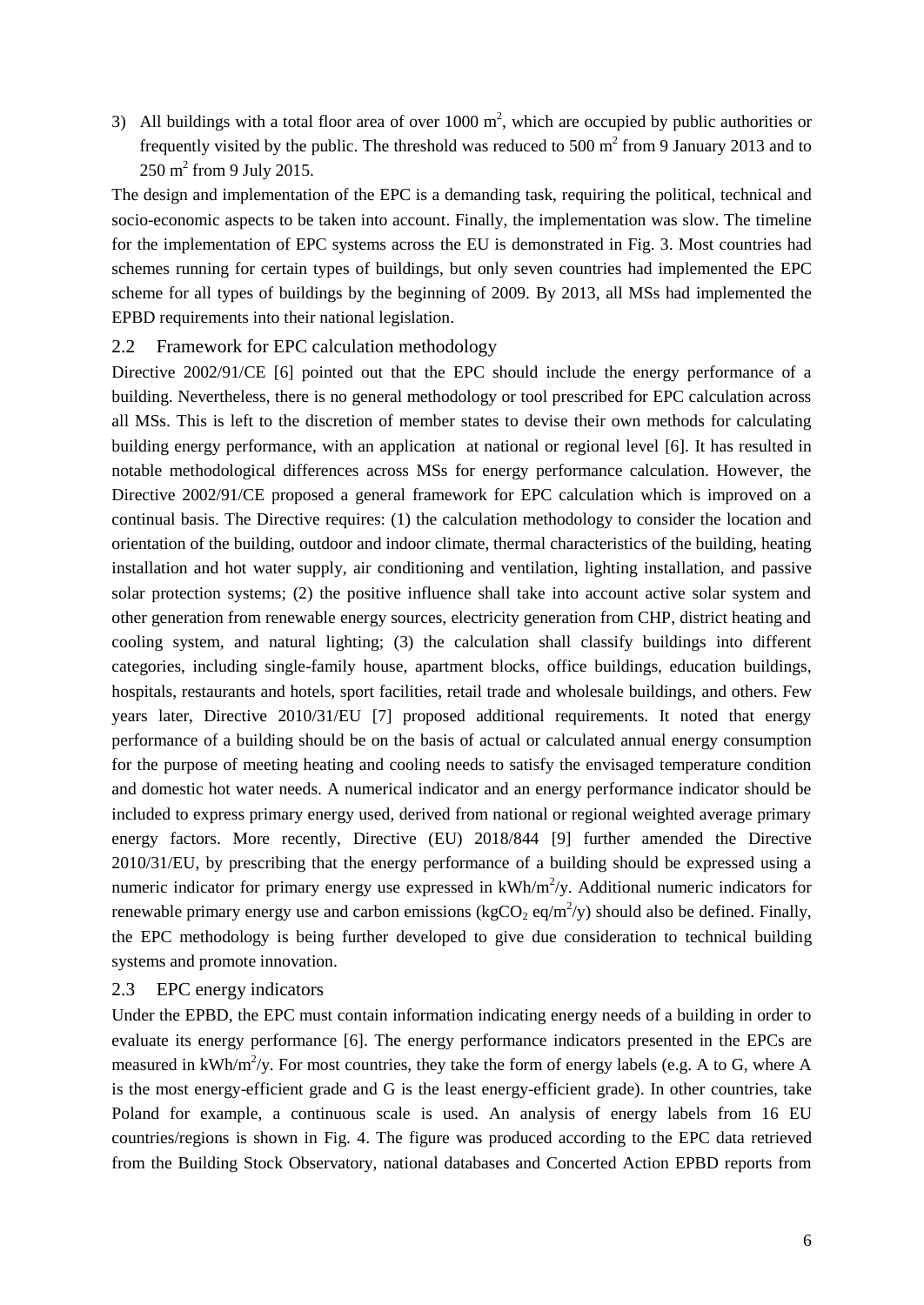2014 to 2017, using the latest data available for each country. Some countries, which either do not have a central register or where the number of EPCs is too limited to extrapolate to the whole population, are excluded. From the figure, it is easy to conclude that the majority of the buildings are energy-inefficient with label D or worse performing than D. However, most of the newly constructed buildings are in the energy label category A or B [35]. Denmark and France enjoy the largest share for label A, but still only achieved 8% and 7%, respectively. The building decarbonization vision for 2050 implies that the vast majority of buildings should be highly energy-efficient with label A, which means that only a small proportion of the building stock has achieved this target. In summary, a huge amount of the building stocks should be retrofitted to a higher energy class to fulfill the NZEB commitment.



<span id="page-7-0"></span>Fig. 4 Distribution of the building stock in the EU per EPC energy label [36] (The calculation and definition methods for energy labels vary in different MSs. Label A represents the most efficient buildings for all countries)

#### 2.4 EPC price

The EPC is an important information tool for real estates, owners and occupiers, but producing the EPC itself comes at a cost, which should be borne by the building owner. The cost has been an obstacle for implementing the scheme [37]. The EPC prices in most countries are driven by the market and are associated with the efforts required for collecting input data, e.g. type of properties, location, size, etc. The EPC should be produced at an affordable price to meet various expectations for specific information, demanding a trade-off between cost and content. For example, physical presence is not always considered mandatory for gathering input information in order to limit the price, although on-site inspection may identify additional building problems and therefore provide more effective tailor-made recommendations. The EPC cost for a single residential building is shown in [Fig. 5.](#page-8-0) For most of the countries, the EPC cost for a residential house is between  $\epsilon$ 100/300. The prices do not have a strong correlation with the country's economic condition. For non-residential buildings, the price is typically between  $\epsilon$ 1-2/m<sup>2</sup> [15].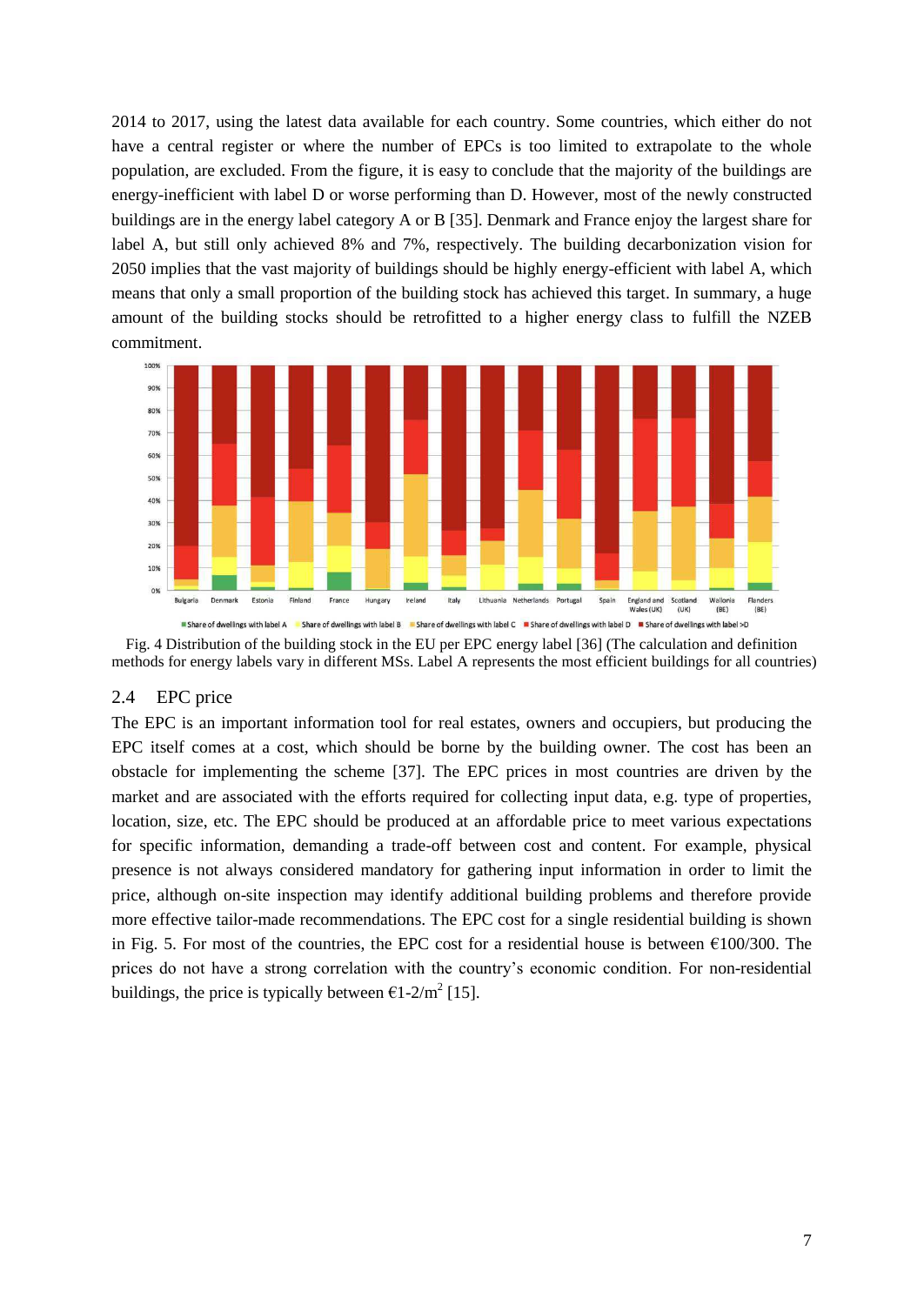

Fig. 5 Cost of single family homes for 2014 in the EU [15]

#### <span id="page-8-0"></span>2.5 EPC database

Building a central EPC register to collect EPC data is not compulsory under EU legislation, but most MSs have set up national- or regional-level databases to check the compliance with EPBD requirements, track the progress of policy implementation in the building sector and identify the buildings requiring renovation. The database refers to an electronically centralized system, which periodically gathers and updates all certificates. The first MSs to set up an EPC database were Austria (2005), Bulgaria (2005), Denmark (2006), and Belgium – Flanders (2006). By 2014, 22 MSs had established centralized EPC registers, with the Czech Republic, Latvia, Luxembourg, and Poland preparing to launch their database systems. In all MSs, it is the obligation of the assessor to upload EPC information into the database [21]. These registers vary in terms of the data upload procedure, data format, data management, and data sharing. In some countries, such as France, some regions in Italy and Wallonia in Belgium, data upload is an obligatory step for issuing an EPC, and is done automatically by connecting the software to the EPC register directly, whereas in countries such as Greece, Ireland, Malta, Norway, and Sweden, the validation process requires the upload of a data protocol. In other countries, the assessors are supposed to manually upload or share it with the official secretariat, which is responsible for the data transfer. Accessibility to the database varies. In some countries, public access to the database or aggregated results are available while in other countries, it is only granted for authorities or selected organizations. Open access is provided for selected EPC information from the database in countries such as Denmark, the Netherlands, Sweden, and Norway, and the EPC rating is available by searching for the address or postcode. The situation for the EPC database across the EU is demonstrated in [Fig. 6.](#page-8-1)



<span id="page-8-1"></span>Fig. 6 The situation for the EPC database across the EU in 2014 [21]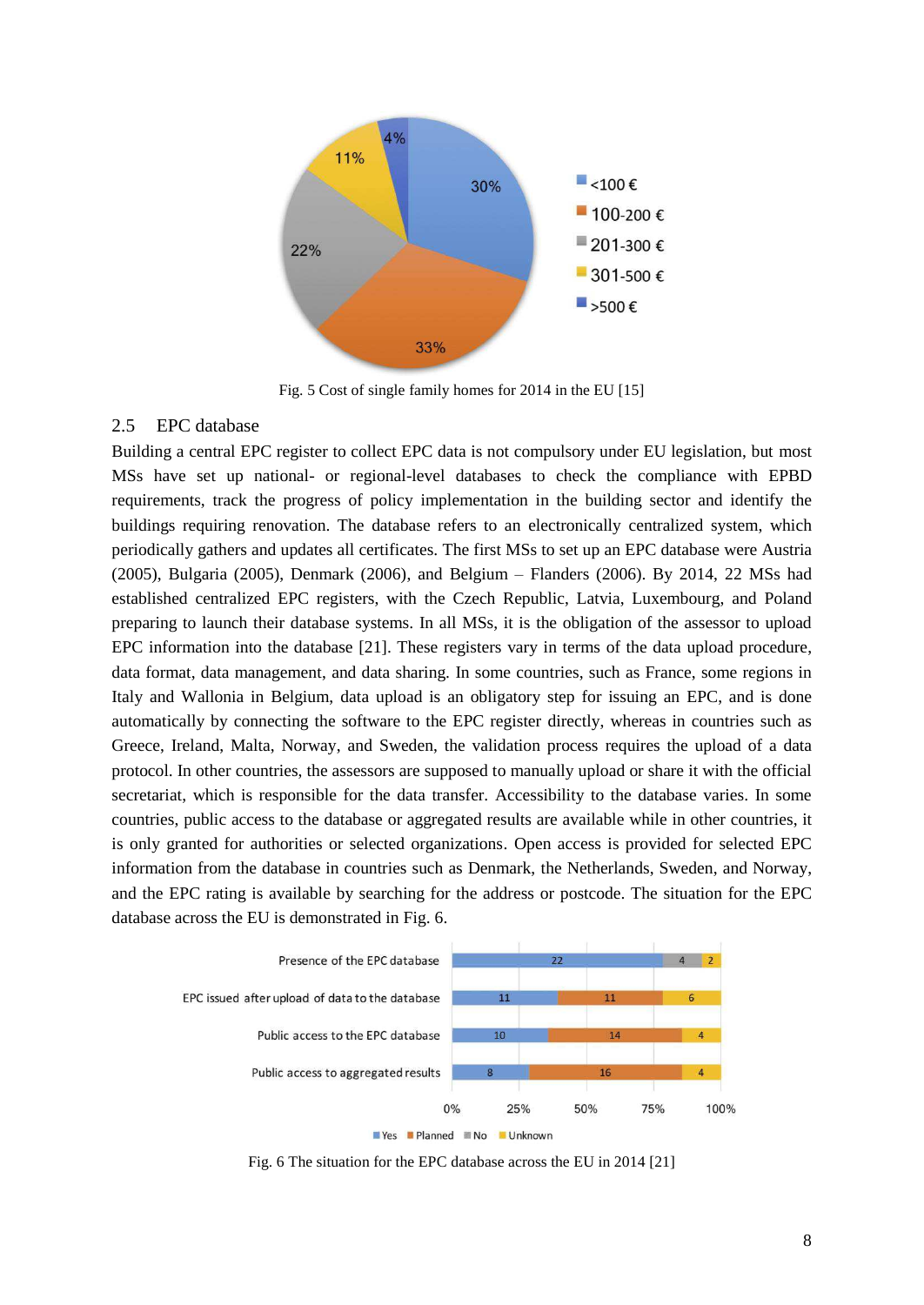#### 2.6 Quality control for the EPC

The first EPBD (Directive 2002/91/EC) set a general framework for EPC implementation. The recast (Directive 2010/31/EU) and the Directive (EU) 2018/844 introduced additional requirements to improve the quality of the EPCs. To date, EPC schemes have not yet been fully implemented in all MSs and quality varies greatly among the MSs. To enhance the credibility of the EPC and to promote wider acceptance, it is necessary to further improve the quality of the EPC at the national level. A reliable and trustworthy EPC enhances the confidence of the potential buyer to purchase a higher energy performance level building and the building owner to retrofit his/her property into a higher energy level. The quality of the EPC depends on a broad range of factors, including validation of the input data, the adopted methodology and software, and the competence of the energy assessor. The qualification of the assessor is considered the most influential aspect affecting the quality of the certificate [21], as the assessors are responsible for collecting input information, making relevant assumptions and calculations, providing recommendations, and finally, issuing the certificate. The European standard (EN 16247-5:2015) [38] has specified the competence requirements for energy auditors. MSs have flexibility to define the accreditation and training systems for the qualified experts at a national level. [Fig. 7](#page-9-0) presents a country-by-country overview of the requirements for qualified energy assessors. Most countries have set minimum requirements (minimum education requirements or prior professional experience) to be a qualified expert. A compulsory examination to check the energy assessors' qualifications is recognized as the best practice, and this has been implemented in 23 MSs. Mandatory training is only required in 13 countries when there is a lack of education or professional experience. 15 MSs have established continuous professional training for a periodic renewal of the license. [Fig. 8](#page-10-0) demonstrates independent quality control for the EPC across the EU. It has been implemented in 21 EU MSs. In 11 countries, quality control for the EPC calculation software has been finalized. The first quality control of input data was conducted through the calculation tool [21]. In addition, 19 countries rely on the database for EPC quality control, supporting data verification and random sampling. On top of the independent quality control system, eight countries have developed control systems for qualified experts, who may receive a penalty for false certification.



<span id="page-9-0"></span>Fig. 7 Requirements for qualified energy assessors across EU-28 in 2015 [39]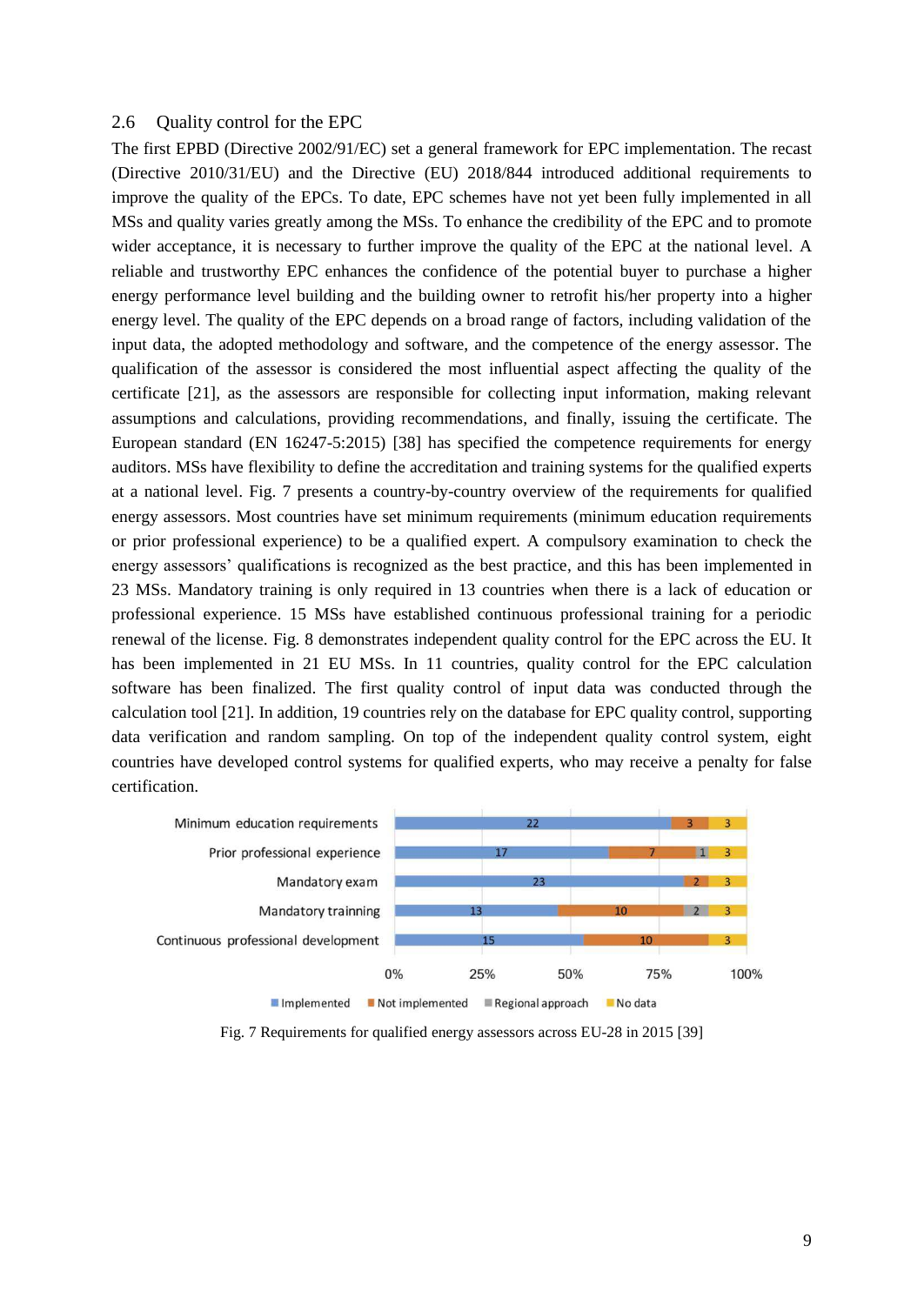

Fig. 8 Independent quality control for EPC across EU-28 in 2014 [21]

# <span id="page-10-0"></span>2.7 EPC recommendations

Providing recommendations is compulsory when producing EPCs. They are also the most important information source for owners to access expert suggestions for using the buildings more effectively and for potential improvements on their properties. The inclusion of concrete recommendations increases the perceived usefulness of the EPC [40]. The quality of the recommendations is determined by the EPC delivery approaches. In some countries, the recommendations are automatically generated or filtered by qualified experts from a standard list, which includes increasing insulation, replacing windows, and upgrading boilers. Delivering more customized measures would increase the cost of EPCs since some problems (e.g. air leakage, heating and cooling settings, and pipe insulation) can only be detected through on-site inspection [26]. Nevertheless, most of the building owners are seeking a cheap and fast option [26]. Around a quarter of the countries do not have a standard list, and the recommendations are produced based on the experience of the qualified experts. The methods for producing EPC recommendations are presented in [Fig. 9.](#page-10-1)



Fig. 9 Options for generating recommendations [15]

# <span id="page-10-2"></span><span id="page-10-1"></span>**3 The utilization of the EPC at the urban scale**

EPCs are the most valuable information source in terms of building energy performance as only professionals and experts are authorized to generate them. They allow an energy-related comparison of buildings and therefore empower the prospective tenants and buyers to make informed choices. They also motivate building owners to retrofit their properties to higher energy levels. Since the implementation of the EPC, there is a broader awareness of energy efficiency among the public reflected in the increased demand for energy-efficient buildings.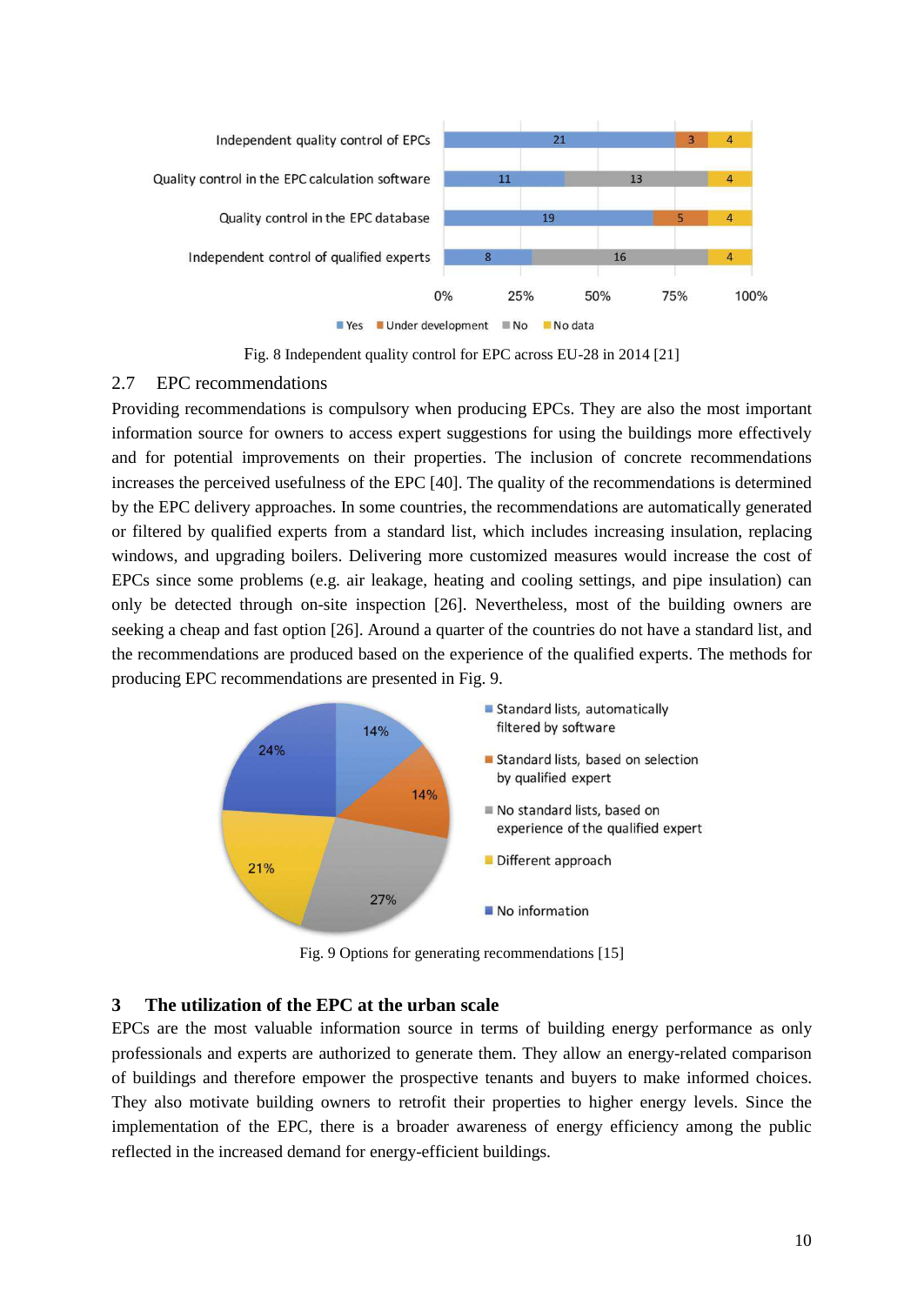Apart from being used as a single building information document for individuals, the EPC information can be utilized in other contexts. To meet the ambitious goals set for 2050, buildings require urgent interventions to be more energy-efficient. EPCs play a crucial role in the process of steering the building sector towards ambitious energy-saving targets. The extensive data source for all the certificated buildings can be summarized to deliver useful information for energy-related policies and to adjust building energy related regulations at the urban scale [31]. A number of European countries have stored EPC data in regional or national databases. The larger and most advanced databases cover a high proportion of the national building stock. Although the databases do not cover all buildings, the analysis can be extrapolated to approximate the status of the building stock at the urban scale [41]. The insights from the database system can be applied for regional or national building performance evaluations [42] [43] and form a basis for other policy instruments such as energy planning [4] [44] [45] and building renovation planning [3].

# 3.1 Monitoring building energy performance at the urban scale

Improving building energy performance is among the major objectives for energy and climate policies in the EU. The EPC, which has been implemented for a number of years, provides valuable information regarding building physics, U-values, energy demand and other related information. The wealth of data available in EPC databases can be used to create a fully representative picture of the energy profiling of our building stock in Europe, thus providing an invaluable instrument to informing policy and decision making [46]. It allows authorities to evaluate the thermal quality of the building stock [43] [47], to track the evolution of building energy performance [43], and to check the level of compliance with national building codes [48] at the urban scale*.* Since the implementation of EPC, the energy labelling showed a negative relationship with the age of the dwellings [33]. Manipulating and analyzing huge data sets is increasingly cheaper and easier in the Big Data era. The analysis results can also be applied to propose the minimum requirements (typically U-value requirements for windows and exterior walls, overall heat loss or heat gains, minimum energy efficiency standards) on new buildings and existing buildings that are subject to renovation or under consideration for renting. For example, the UK introduced a new policy in private rented property that came into force in April 2018 [49]. Landlords in Wales and England must ensure that their buildings used for renting have achieved a minimum EPC rating of E, even when there is no change in tenancy. Meanwhile, the monitoring of building energy performance can track the progress of policy implementation with regard to building energy efficiency. The EPBD has put forward the NZEB requirement for all new buildings by the end of 2020 and some MSs have chosen to link NZEB with the best energy performance classes specified in the EPC [50] [51]. The effective implementation of these policies could reduce carbon emissions and energy consumption, which helps to address climate and energy problems.

## 3.2 Energy planning for the building sector at the urban scale

The EPC database is not only an information tool for monitoring and mapping building stocks, it is also a supporting tool for (1) quantifying energy demand, and examining the energy sources used in the building sector, (2) reporting on energy savings following the implementation of energy efficiency measures, and (3) launching the investment strategies to enhance the share of renewables [44]. It has been used as a standardized method to evaluate building energy consumption and energy rehabilitation potential in many EU countries [45] [52]. Through monitoring the EPC at the urban scale, affordable or financially attractive plans can be made to motivate and incentivize house owners'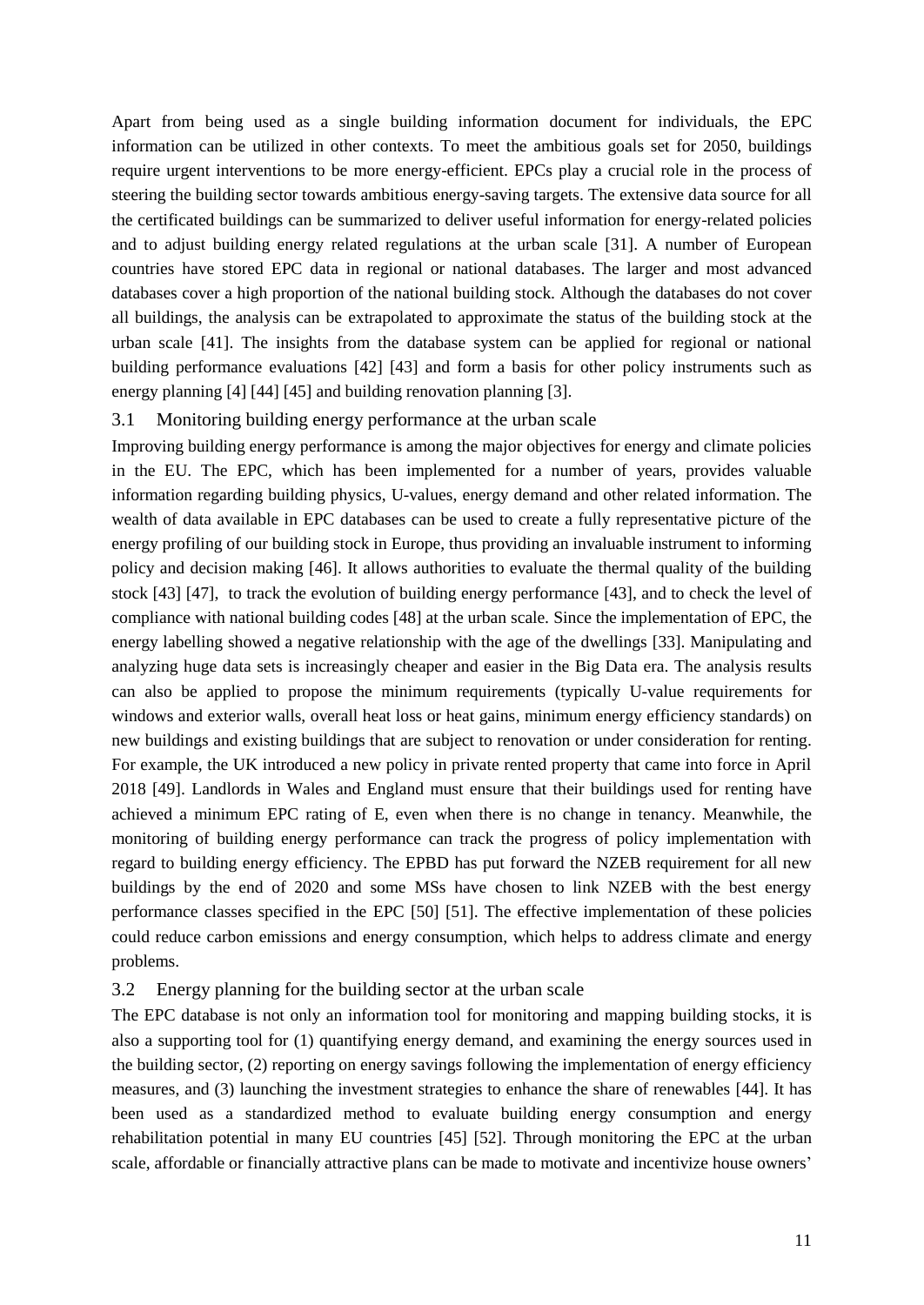voluntary participation in energy-saving measures, to encourage residents' involvement in carbon reduction campaigns, and to strengthen the role of the EPC in the context of energy planning [53]. Experience in the EU shows that the financial incentive investment is a win-win situation due to the increased job opportunities and tax revenues [54]. Subsidy programs for PV, wind power, solar thermal heating and heat pump-based systems are very popular in the MSs. Energy planning, together with subsidy programs, increase energy efficiency while promoting the use of renewable energy. The database can also be applied to set up policy targets and regulations, such as requirements for the use of fossil fuel equipment (minimum efficiency or installed capacity), and steps for the replacement of fossil fuel boilers by alternative energy supply solutions. In addition, based on the database, national and local authorities are able to identify when and where the policy implementation may need adjustment (e.g., certain areas probably require higher investment to promote the use of renewable energy). Apart from using the EPC database separately, energy programs can be better planned in combination with other databases. For example, reliable information from the EPC database, together with data from other relevant databases, helps local authorities in Scotland to plan energy-saving based on the level of fuel poverty [15].

#### 3.3 Building renovation planning at the urban scale

Retrofitting the existing building stock is a priority for energy-saving in the EU [12]. The saving is more obvious when the retrofit entails not only building envelope thermal performance improvement but also the replacement of the old heating systems [16], [55]. MSs have set up renovation plans according to EPCs. For example, the UK government proposed a retrofit program to upgrade all fuel poor dwellings rated as EPC level D or below to a minimum of level C by 2030 [48]. The EPC can be used as a pivotal instrument to monitor and evaluate the renovation rate of the building stock, to examine the effectiveness of on-going renovation measures, and to impact on related financial incentive policies [55]. It has been applied to compare energy-saving before and after renovation and offers an objective evidence of the quality of the energy-related renovation.

Despite the proven environmental and social benefits, and despite the technical and economic feasibility, the annual building renovation rate in the EU is still low, at around 1.2% per annum [5]. Based on the current renovation trend in EU countries, it will be difficult to meet the carbon mitigation target by 2050. It is therefore important to identify the number and type of buildings that are not being considered for retrofit and that could be upgraded to a higher degree of energy efficiency through examining a large range of EPC documents. Information in terms of building energy consumption and potential energy savings are the key elements for launching energy efficiency policies to stimulate the transformation into energy-efficient buildings. Authorities can make plans for building renovation rates to achieve large-scale NZEB or even positive energy buildings based on the database at the regional or national level. Several countries, including Germany, France, and Belgium, have proposed using building renovation passports, developed based on the EPC, to outline a long-term roadmap for building renovations. They strive to accelerate the renovation rate from 1.2% per annum to 3% to achieve highly-efficient building stock by 2050 [5].

Additional costs for refurbishment and a lack of knowledge regarding the financial benefits after renovation are the major reasons that hinder the clients from implementing energy-saving measures. Subsidies can be granted for buildings that will meet a certain energy level after renovation, reducing the perceived risks of investing in energy efficiency [56]. The certificate can then be used as a necessary evidence document to obtain the financial subsidies or supports. By 2015, 10 MSs had asked for EPCs in order to claim such subsidies, normally both before and after renovation [15]. The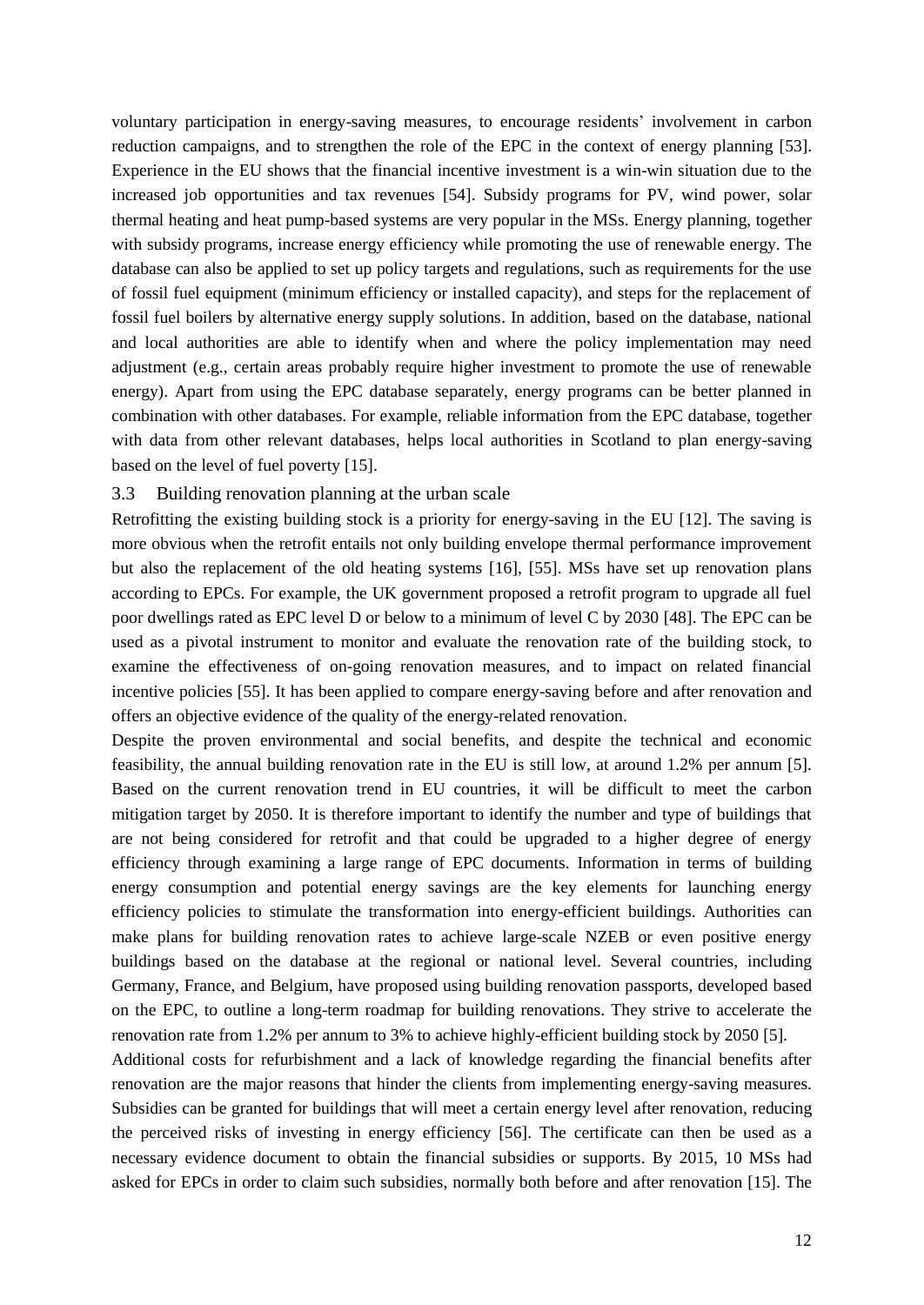grants can be shifted to preferential loans to create a sustainable renovation market. Embedding EPCs into national renovation policies will be the best driver to reduce energy consumption in the building sector and promote sustainable development. Based on the EPC, the renovation rate may be documented easily and strategic actions can be monitored and optimized on a regular basis. Therefore, the long-term renovation roadmap is in consistence with the EU visions and ambitions.

#### **4 Issues within the current EPC framework**

The EPC has been considered as an important building document, allowing individuals to access trustworthy information. In addition, it is also an important energy policy instrument to orient the real estate market and building sector toward energy-efficient buildings. EU members have implemented EPC schemes, following their own approaches. However, the implementation of the EPC has been slow and it is not sufficiently enforced in the MSs because of a lack of information, awareness, quality, and user-friendliness, resulting in a limited market penetration and acceptance among users [11], [57], [58]. During the implementation of the EPC, new issues emerged: how reliable is the certificate? To what extend it has influenced the real-estate market? Is there any quality control or is it just a piece of paper used purely for administrative checks? Can it be used to make informed decisions for building renovation or policymaking?

Researchers found mixed results while investigating the EPC and they are not optimistic about the current EPC. Some think it is a waste of money to obtain a copy of an EPC certificate and others state that the information provided is too general and does not indicate specific parameters regarding thermal comfort and air quality, which are recognized to be the most important indicators to homeowners [16], [59]. In some places, there is still a lack of general awareness about the EPC. The EPC remains an administrative burden and people feel obliged to have an energy efficiency rating. For example, in Germany, the EPC is not considered a reliable tool to motivate building renovation and is viewed as an administrative obligation [11], [58]. Meanwhile, the impact of the EPC on real estate and building renovation is limited in some countries [60]. A survey in the UK revealed that the EPC has little influence on people's decisions to buy or rent properties [28]. Only 18% of recipients are affected by the information and more than 80% think the influence is minor or negligible. Another survey conducted in the Netherlands showed that only 10% of the sample stated that the EPC had influenced them in the process of property purchase [61]. More recently, a survey in Denmark revealed that the EPC is regarded as a reliable and easy-to-understand energy efficiency information source by the respondents, but homeowners believe that the EPC in its current form does not have adequate information to encourage them to undertake home renovation work [16]. Energy efficiency is hindered by other factors while making the decision for a home retrofit as reducing energy bills is not their priority. The EPC should go beyond energy performance to integrate more indicators that are important to improve the quality of life and wellbeing. The expected impact of the EPC on the realestate market is not fully attained [62]. A cross-country survey was conducted to assess whether the EPC was capitalized upon in the housing market for rental and sales transaction in 12 EU countries [63]. Though 11 of the analyzed countries exhibited a price surplus in sales and rentals, and the surplus in the sales sector was more noticeable, it should be noted that one country (the Netherlands) showed a slight decrease. The results also indicated that, for some real estate agents and property owners, the EPC is considered an unnecessary additional cost and a bureaucratic burden. Some clients only care about the certificate because it is a mandatory document to complete the transaction. Another research conducted in the Norwegian housing market demonstrated that the energy labels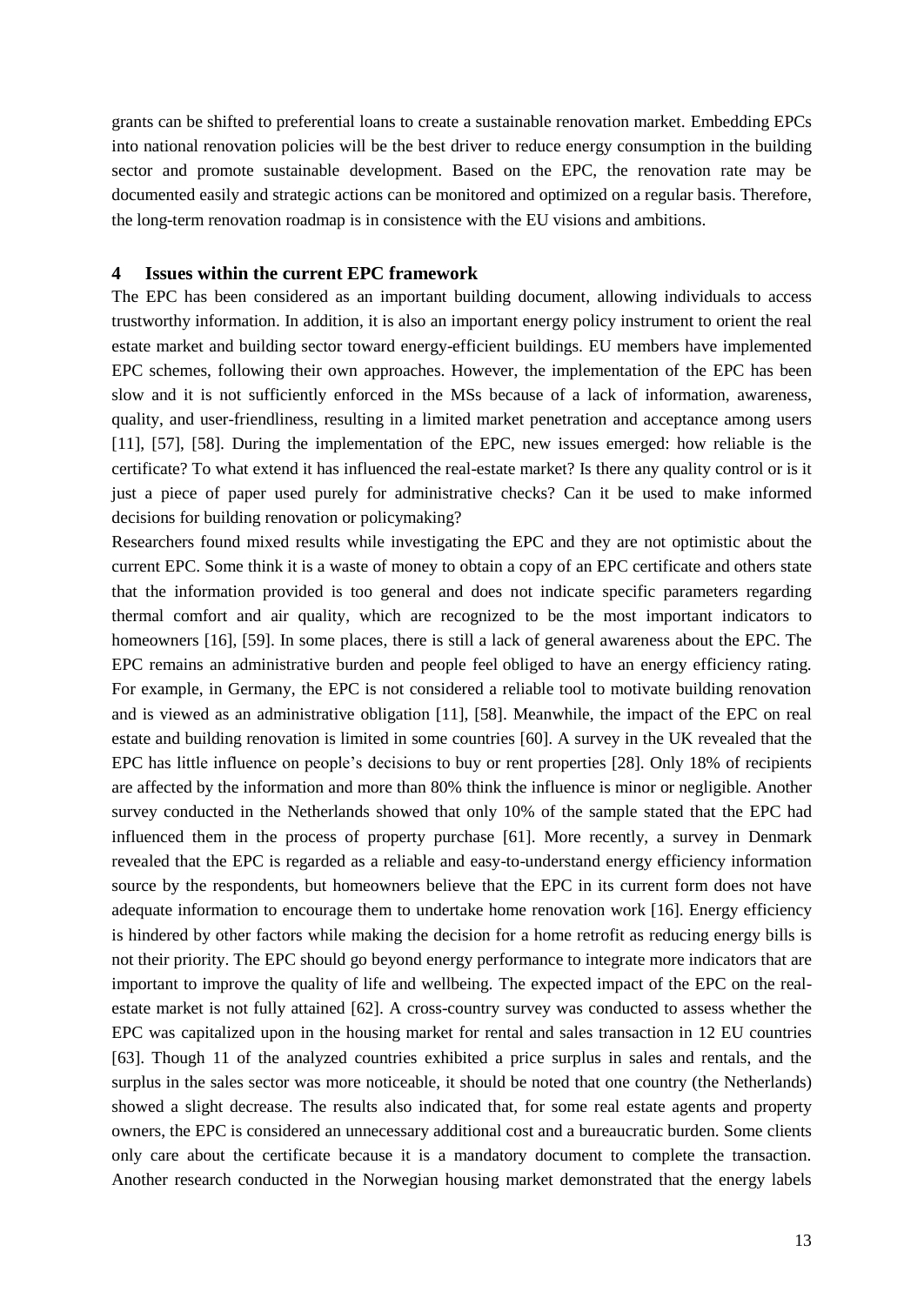have a slightly negligible effect on the positive price premium [18]. The authors claimed that even without the EPC, the price impact-related information can be detected through visual inspection (e.g. triple- or double-glazed window, heat recovery system).

The reliability and credibility of the EPC is also questioned by some property owners and real estates, resulting in a lack of confidence in the return on the investment [63]. According to a report published by the EPBD, only 60% to 80% of the EPCs checked are of good quality [15]. In some countries, the quality is even worse. A study conducted in Aragón (Spain) revealed that around half of the EPC information is incorrect [64]. The substantial gap between the EPC and the actual energy demand makes it difficult for policymakers to successfully make plans for future strategies. The competency of the assessors is an important reason for these gaps as currently most EPC calculations rely on a range of standard inputs or default inputs. The default values are decided by energy assessors, which can easily affect the final results. A case study was carried out in Italy [65] to investigate the influence of energy assessors on energy classification. The calculation results from 162 independent trainee assessors for the same single detached house showed that no two values were identical. The differences were mainly caused by a misunderstanding of input data, such as thermal bridges, boiler efficiency, geometrical data, and domestic hot water production. The energy labels range from label A to label E and around 70% of them were in Label D. A similar result is evidenced by an experimental study from the UK [66]. The methodologies adopted for EPC calculation also affects the calculation results. Abela et al. [62] compared energy demand results of the EPC's national calculation method in Cyprus, Italy, Malta and Spain against outputs from simulation software and monitored energy data. They concluded that calibration of the certification methodology is required to provide a more accurate overview of building energy performance.

The EPC database was constructed in most countries for policy-making. However, the EPCs have not yet been fully implemented and sufficiently enforced. In some countries, the EPC database only covers a small amount of the building stock, which cannot be extrapolated to represent the actual situation at the national scale for energy planning.

The next problem concerns occupants' behavior and building smartness. The occupant's behavior is one of the concurrent and chronic reasons for the deviations as their knowledge and degree of environmental awareness are disparate. The adoption of building automation systems and building smart management systems, which have been proven to be effective approaches for energy-saving, were not accounted in the calculation tools [67]. This results in the difference between predicted and actual energy consumption, and hinders the evolution toward future smart buildings.

The presence of the information in a paper or electronic format should be regulated. A case study carried out in Germany revealed that the conclusions in the EPC were too complicated and technical for consumers to understand, resulting in wrong expectations [15]. Some also pointed out that the recommendation was just a vague guide for potential improvements which did not consider the real energy consumption and clients' requirements [26]. Only 17% of the people acted on the recommendations in a survey carried out in UK [28]. Upgrading the property to improve its energy efficiency would involve a great financial investment. The vague recommendations were inadequate to persuade them to renovate. They noted moreover that the EPC does not clearly indicate how a higher level would positively impact the comfort and well-being of the occupants.

Another problem pertains to the display of the EPC in the advertisement and public buildings. Advertising the EPC in the commercial media is mandatory, which is supposed to raise awareness of the building energy performance among the public. Still, a certain number of houses posted online for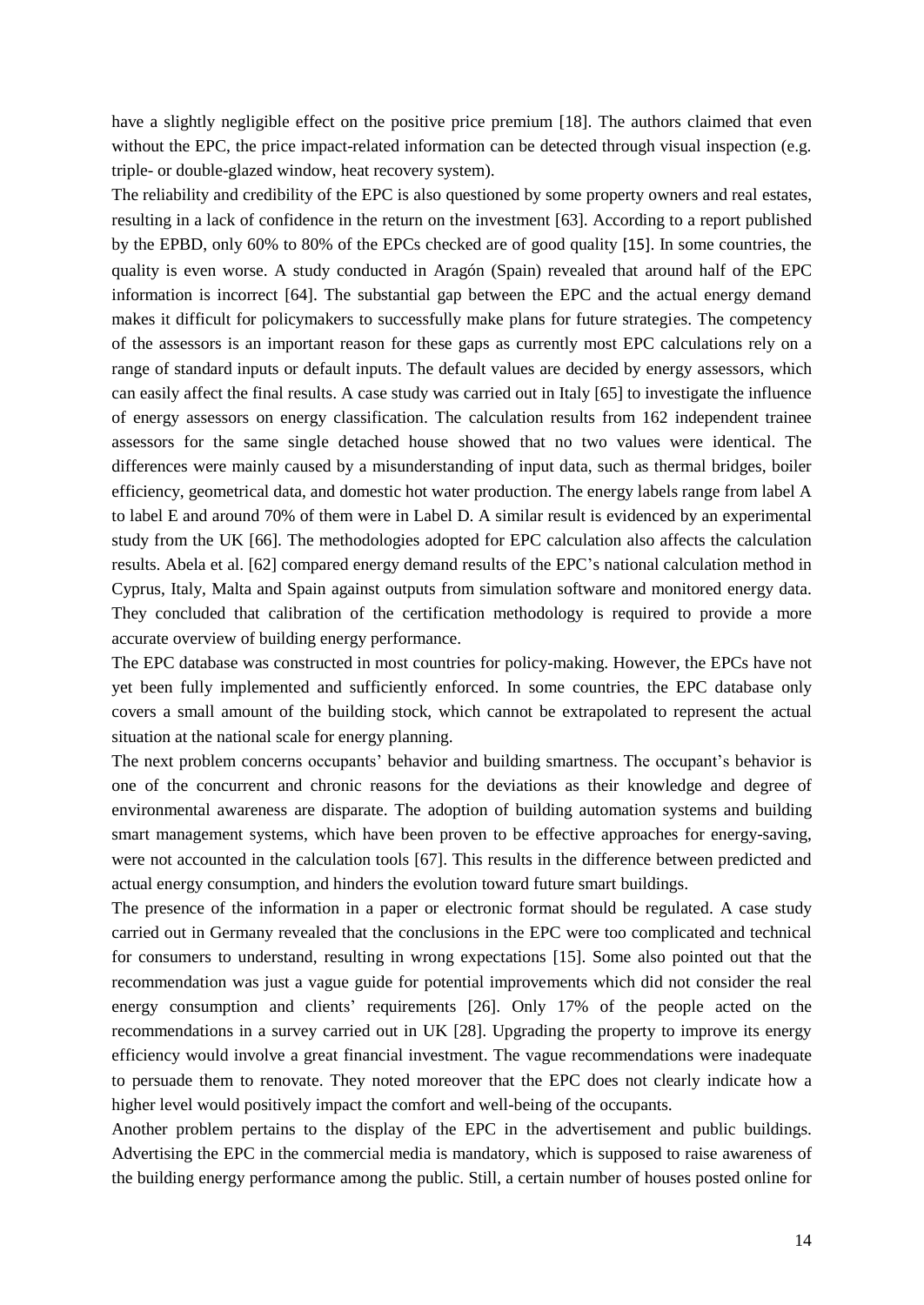renting or for sale do not list their energy performance. In addition, there is a lack of legislation to restrain the format in which the EPC should be advertised in commercial media in order to avoid providing misleading or fraudulent information. For example, some use creative solutions such as Cor D+ [15], which do not exist in the national legislation, for advertisements so that it appears to be better than it actually is. Buildings occupied by the public are expected to set a good example and play a leading role in boosting the energy-efficiency awareness of the public by demonstrating the EPC within the building. According to EPBD Article 12 [7], the EPC must be published in buildings with a total floor area of over  $250 \text{ m}^2$ , which are occupied by public authorities, or frequently visited by the public. However, there is still a general lack of compliance even though it is written into the law.

In summary, building owners and prospective investors are facing great challenges to improve their buildings' energy performance, which are often associated with cost, a time burden and uncertainty about the planned value. Despite the promise of an attractive return in building retrofits, the lack of confidence in the EPC and the prohibitive costs of carrying out due diligence create barriers to implementing the action. Energy efficiency in buildings is, to some extent, disregarded. The implementation issues and a lackluster attitude from users call for an urgent improvement in the current EPC to trigger a further evolution of the EPC, establishing a more user-friendly and comprehensive instrument, and promoting long-term energy strategies for building sustainability.

#### **5 Discussion towards next generation EPCs**

The EPC was expected to influence real-estate owners to invest in buildings, both in terms of new buildings and renovating existing ones, yet it is still not fully motivating the public to improve the performance of their properties due to a wide range of existing problems. The problems calling for an upgrade of the current EPC system so that it can better represent building performance and advance into the next generation EPC+, an enhanced vision for the future of the EPC. The design and implementation of the EPC+ is a demanding and complex task. Multiple aspects affecting the scheme should be taken into consideration, which should also fit into the existing legislative regimes, including building standards and building codes [21]. The long-term development of the EPC schemes requires securing adequate support from authorities, individuals, real-estate actors and energy experts. Thereby, the EPC+ will be recognized as a powerful market tool to create demand for building performance improvement, rather than being viewed as an administrative obligation. The EPC+ will be a trustworthy, accessible, transparent, and comprehensive information source to provide guidance in the area of building performance improvement. It helps policymakers to evaluate housing quality, to define the rate of building renovation, to decide to what extent the buildings should be renovated, and to make targeted investments. Meanwhile, it facilitates the unlocking of the financial barrier for building performance improvement. The ultimate goal is to create a demand-driven market for energy-performance improvement from the building sector and support the transaction into lowcarbon real estate. This section proposes the improvement from seven perspectives that endeavor to address the following questions:

- 1) How to speed up the EPC process with a reduced EPC cost? (Section [5.1\)](#page-16-0)
- 2) How to enrich the EPC information to create a desire for building performance improvement? (Section [5.2\)](#page-16-1)
- 3) How to improve the transparency of the EPC and enhance its role in energy planning? (Section [5.3\)](#page-16-2)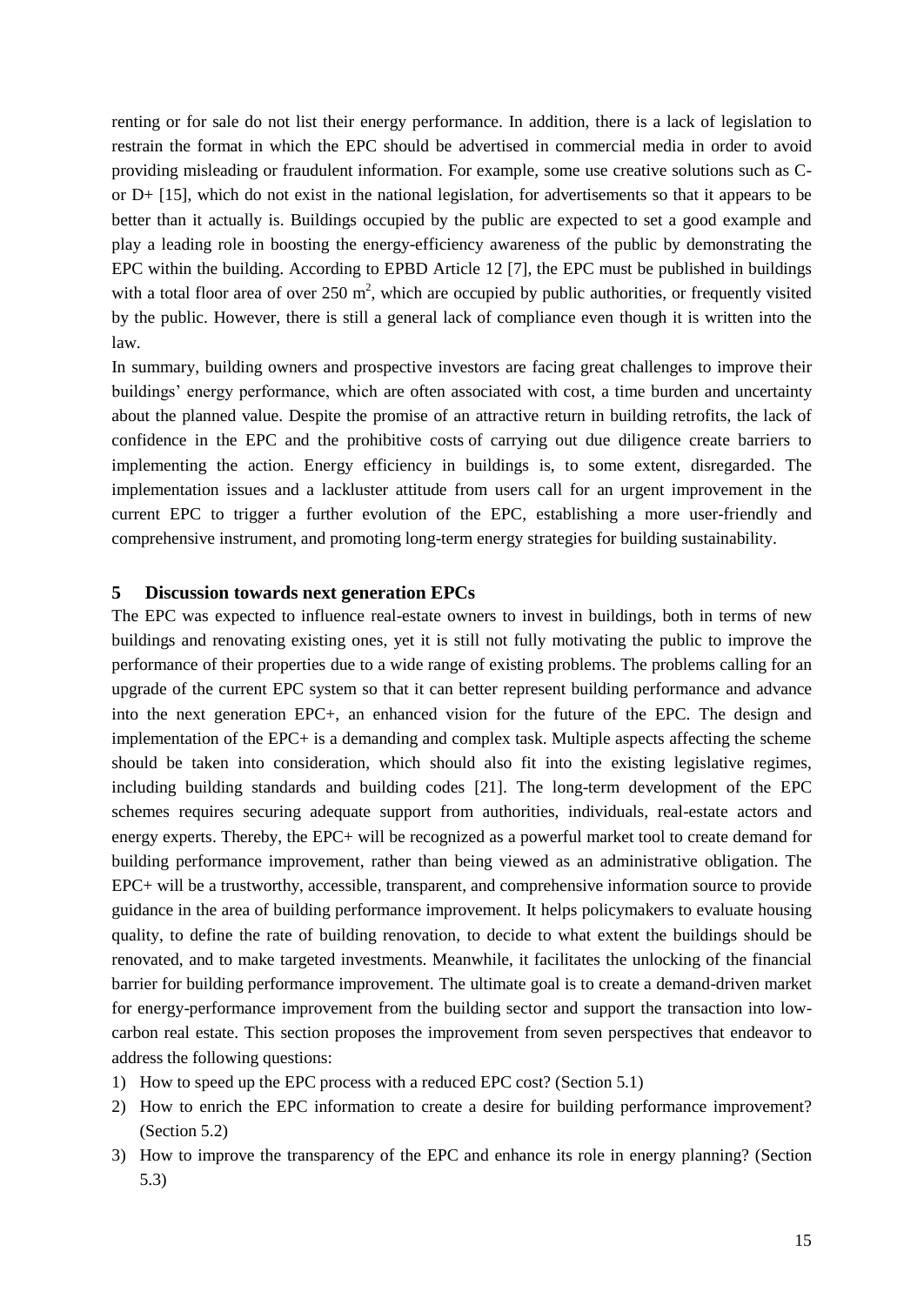- 4) How to improve the quality and reliability of the EPC? (Section [5.4\)](#page-17-0)
- 5) How to boost the development towards smart buildings? (Section [5.5\)](#page-19-0)
- 6) How to improve the uptake of the recommendations to promote extensive building renovation? (Section [5.6\)](#page-20-0)
- 7) How to improve public awareness to promote large-scale acceptance? (Section [5.7\)](#page-20-1)
- <span id="page-16-0"></span>5.1 Integration with BIM models to speed up the data consolidation process

Data acquisition and data processing for producing EPCs can be different depending on the adopted tools. For most of the EPC tools, the information consolidation process is not linked with the design process. The energy assessor has to collect sufficient project information to produce the certificate. At present, the EPC calculation relies heavily on default values, to avoid carrying out costly data collection exercises, and simplified models, to reduce the amount of data required as inputs. Furthermore, the time spent in gathering data hinders the progress for EPC generation and increases the time needed to obtain the certificate. The EPC+ will be based on BIM, which is a process for the generation and management of digital information that represents the physical and functional characteristics of buildings [68] [69]. A fully developed BIM model should contain all the required information for EPC calculation, complying with the framework for EPC calculation discussed in Section 2.2. DesignBuilder [70] has set a good example for EPCs generation from BIM models by importing gbXML file created in Revit, ArchiCAD and other BIM tools supporting gbXML data. It claims that DesignBuilder is the fastest and easiest way for EPC generation in UK. Generating EPCs from BIM models creates a replicable and robust approach to evaluate energy labels, which substantially decreases the time and efforts required for data acquisition. The process also reduces potential mistakes made while manually inputting the parameters for producing EPC. Meanwhile, the designer can be aware of the energy performance at the design stage and make improvements to the building's energy performance accordingly. However, interoperability is a problem existing between different tools. Therefore, standards should be set to eliminate inconsistency between tools in order to avoid potential mistakes.

#### <span id="page-16-1"></span>5.2 Inclusion of more key performance indicators to enrich the EPC

The indicators presented in the EPC contribute to clients' awareness of building energy performance and their willingness for improvement. Energy consumption and energy costs are the major indicators in the existing EPC document. However, energy is not often the major argument for building renovations, and different homeowners perceive it from different perspectives. Europeans spend 90% of their time indoors [71]. It is thus important to ensure a comfortable indoor climate. Even though thermal and acoustic comfort, indoor air quality, and daylight are among the primary drivers for building renovation, they are not considered in the EPC. Therefore, the EPC+ should build a more comprehensive and meaningful set of indicators to create the desire for long-term improvement in building performance to optimize comfort levels, indoor air quality, and health. Meanwhile, benchmarking with the best practice for performance improvement should be provided from a specific aspect, which empowers the owners to best benefit from the certificate.

# <span id="page-16-2"></span>5.3 EPC database to increase information transparency and assist energy planning

Market participants and the building value chain selectively discard some information – information that is valuable to foster sustainability and competitiveness in the market. To promote information transparency, the EPC+ calls for building a trustworthy, reliable, and up-to-date electronic database at the national level by gathering all the existing EPC documents. Most MSs have set up centralized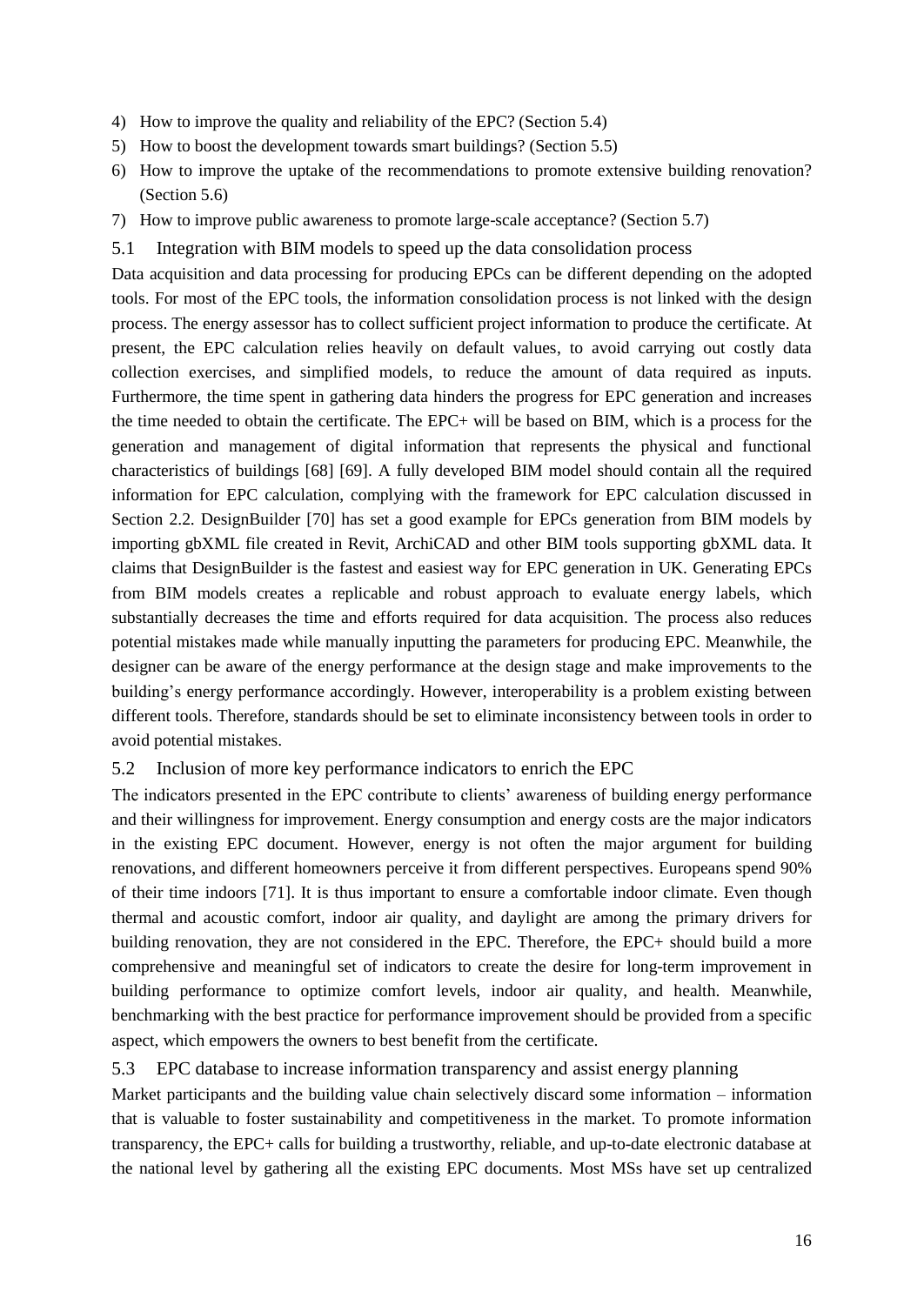EPC databases. However, the databases should be further developed to meet the requirements. The database should contain at least the necessary information to reproduce the certification, including the registration number, validity date of the registration, building type, year of construction, floor area, heated floor area, energy label, energy consumption per year, carbon emission, energy-saving recommendations, and information about the energy assessor. The database should also document the changes over the lifetime of a building. The information is updated after renovation, but the old information will remain accessible, thereby ensuring that the EPC+ becomes a lifetime pass to support continuous improvement. It is pivotal to ensure that only authorized experts can input or make changes to the database.

Data availability and accessibility helps users to understand the full value of the EPC. The stored information and statistics in the database could be used to create a user-friendly data-sharing platform, which is freely available to homeowners and prospective owners or renters to make comparisons with the assessment from another representative dwelling in the same block. Currently, some of the databases are accessible to the public while some are only available to authorities or research entities because of the policies regarding data privacy. Countries with strict data privacy regulations shall find a solution to tackle the problem. Denying access to the database protects data privacy, but it is considered as a disadvantage in the efforts to improve information transparency and reinforce public awareness of energy efficiency. Homeowners may advertise wrong information because studies have shown that buildings with better energy performance rent or sell faster with higher prices. Limited access may be provided to the public, which means accessibility is only granted to specific information complying with data protection or privacy requirement regulations. Other information that can be used to identify the building, such as the detailed address, building unit and owner's name, may be anonymized to the public. Therefore, the database allows the clients a convenient approach to check whether or not the published information is correct according to the respective reference number in order to avoid information asymmetry.

The centralized database also provides added value to better exploit the benefits of the EPC, such as monitoring and compliance checks. The information extracted from the database can be used to crosscheck the correctness of a specific certificate through data mining [72], thus improving the quality of the certificate and strengthening the monitoring of EPC compliance at both regional and national levels [15]. If a large discrepancy is detected between the newly produced EPC and the one in the database that is built within the same area and same period, the certifier ought to be physically present on-site to check the authenticity of the data used as the input for the calculation. In addition, the database can be used for data analytics purposes by using statistical analysis methods. Universities or research institutes can actively access the database for research purposes by registering or authenticating their identity. Studies have been carried out to evaluate the thermal performance of the residential building stock and their potential for improvement [41]. Policymakers can rely on these studies for energy planning. More details have been discussed in Section [3.](#page-10-2) By linking the data with other regulations or databases, such as minimum standards to obtain financial support, minimum standards for building materials, and the building material passport database, energy planning for future schemes can be better informed.

#### <span id="page-17-0"></span>5.4 Quality control of the EPC to enhance credibility and reliability

Credibility and reliability are the most important factors in evaluating the successful implementation of the EPC [31], [73], [31]. It has been used as an eligibility criterion to obtain financial supports or subsidies for improved energy efficiency. In this context, it is paramount to set up a well-functioning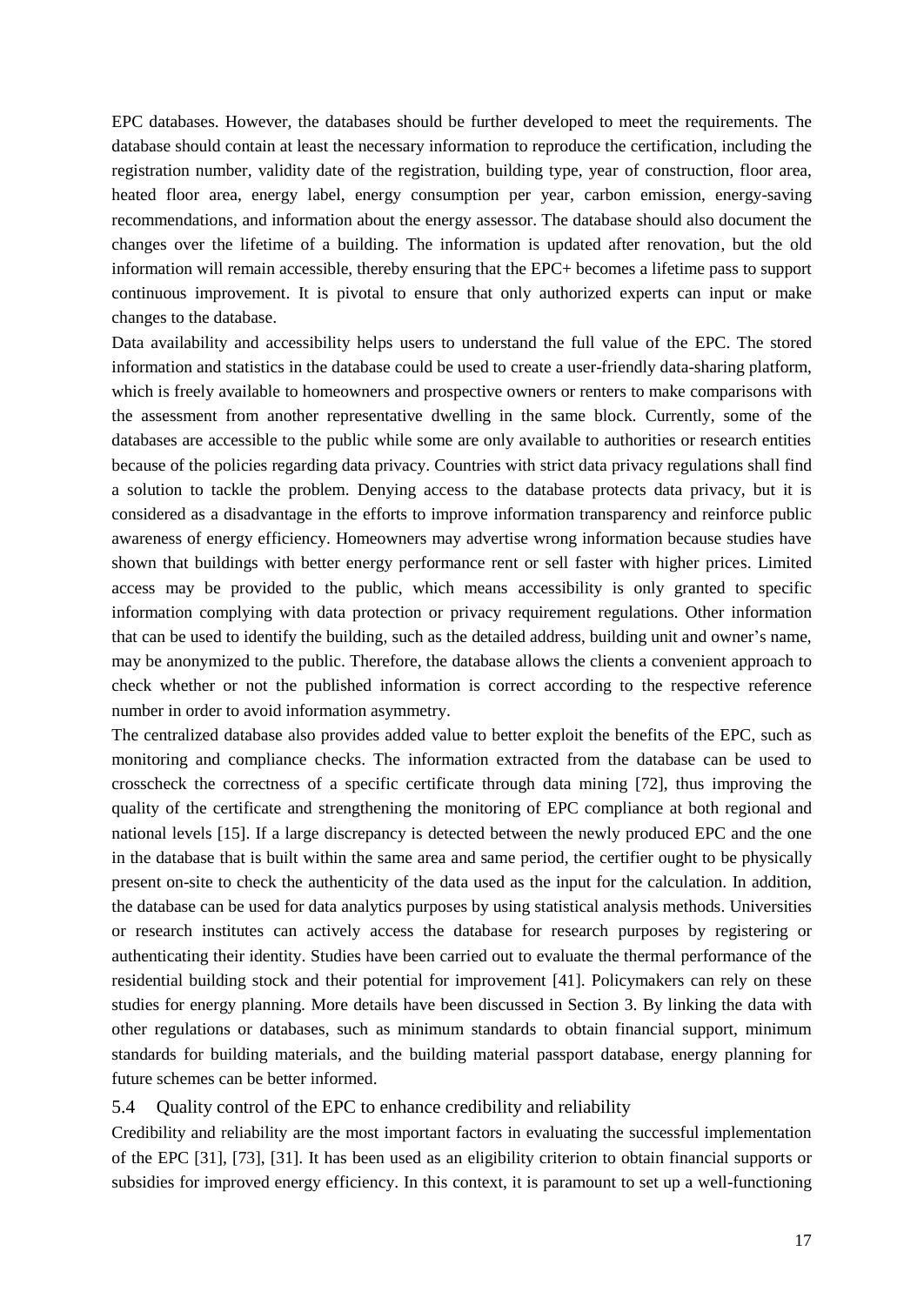system for the quality control of the EPC. If the data quality is questionable, it would be misleading to use such metrics to inform future energy planning policies. Actions should be taken to improve the quality of the EPC. One of the main challenges is to decide what measures should be taken to advance the current EPC towards the trustworthy EPC+. This can be approached from three perspectives: 1) input data; 2) energy assessor; and 3) software-applied.

The input data is one of the most valuable elements for determining the quality of the final results. For newly constructed buildings, data availability is good. However, because of the deviations between design and as-built, the actual values are difficult to identify. The assessors are supposed to adapt the inputs to improve their accuracy. For most of the building stocks requiring renovation, building documents are not available. In such circumstances, a 'good' EPC that can best represent the building energy performance would be rather expensive. An apparent controversy exists: the EPC should transmit accurate information for investments, but it would be costly to gather the required input information. To lower the cost of EPCs and make them acceptable to citizens, most EPCs are produced by using a range of default values that may prevent the report from conveying the reality. Given the fact that default values deviate more or less from the real values, it is not surprising that the EPC results are different from the measured energy demands. It is recommended to further develop the default input values to be more realistic and representative while keeping down the cost for producing the EPC.

The competence of the certifier is the most influential factor affecting the accuracy of the EPC. Experience in the EU shows that without the quality control or validation rules, a number of avoidable mistakes made by the experts can have a huge impact on the EPC energy rating. It is crucial to ensure that only qualified or accredited energy experts are able to issue EPCs to specific building types, as some critical building parameters, such as U-values and air infiltration rate, are based on experts' assumptions rather than physical measurements. Though the experts can also calculate the U-values based on layer composition [74], it still does not reflect the real thermal performance and it remains unclear how often this more detailed measure is applied. The compromised solution loses some of the intended value of the EPC to act as a valuable information source for providing insights into a building's energy performance. Experts often have to adjust the values according to specific cases to ensure the quality of the results. Therefore, it is important to make sure different assessors, or even the same assessor on two different days, will produce broadly the same score. To guarantee the experts' competence in the process of accreditation, mandatory training programs and exams are required to verify the qualification of the accredited assessors. In the meantime, additional training should be provided if the potential assessor does not meet the educational level required (such as university degree in mechanical/civil/energy engineering), or does not have a number of years of relevant professional experience. Expert skills should be differentiated according to the type of buildings and complexity of the technical system (e.g. residential and non-residential buildings, low technology or high technology buildings). More expertise is required for advanced or innovative systems. The certifiers should take continuous professional development and a periodically renewal of the license, so that the qualified experts are kept up-to-date with the national legislations and tools. The authorities should conduct regular examinations to ensure that the assessors demonstrate the competence required when providing the service. To achieve a more effective implementation, the assessors should be subjected to certain consequences/penalties in the event of non-compliance. The sanction can be a monetary fine or penalty points. In serious conditions, the assessor may face the suspension of his/her license or withdrawal of his/her accreditation.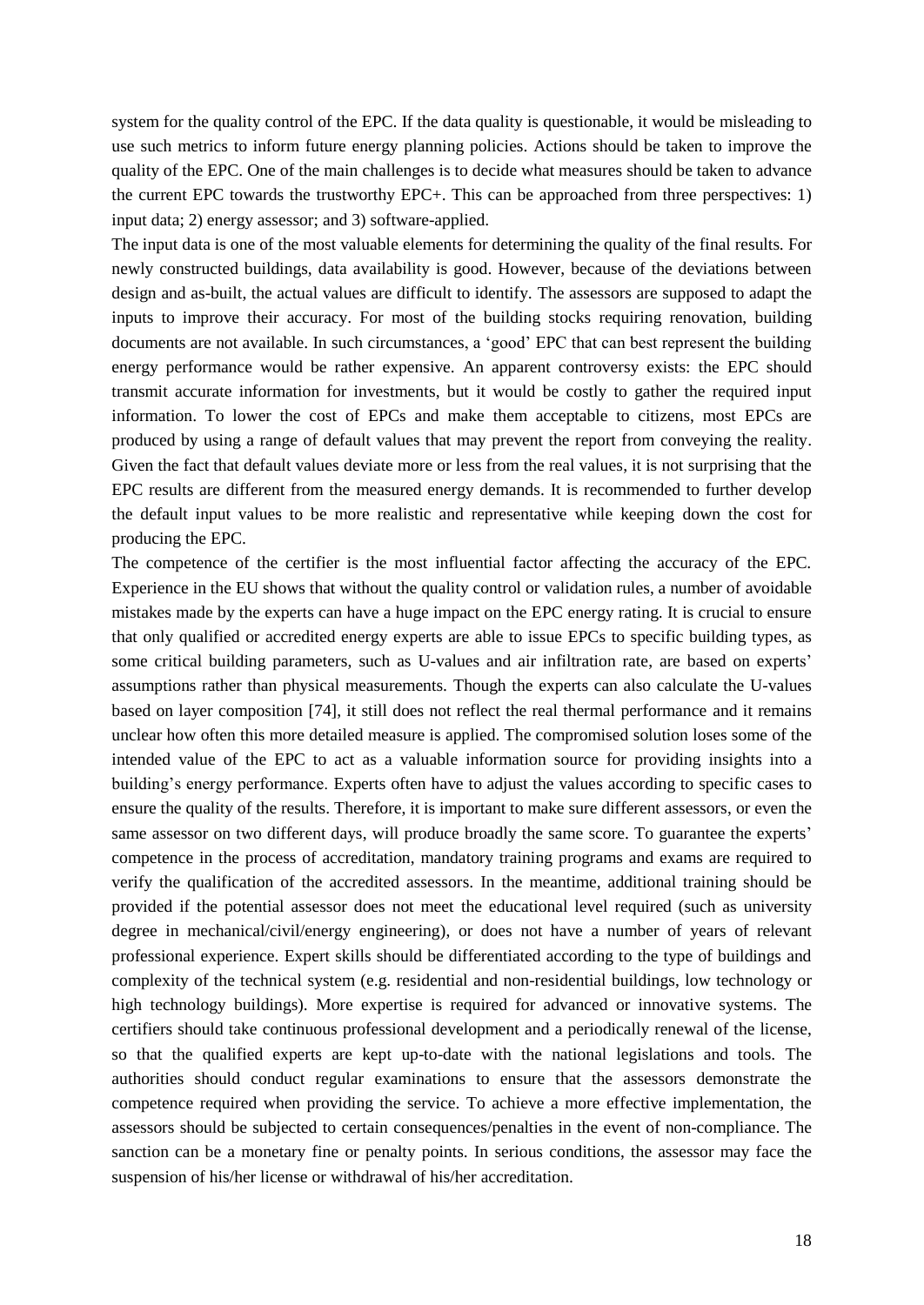Another important factor affecting the accuracy of the certificate is the tools adopted. It is crucial to ensure only officially approved and verified software can be applied for certification. The limitation is that the performance of some advanced or innovative technologies are not accounted for in the evaluation tools [67]. A typical example is the smart control and automation system. Therefore, EPC tools should be updated in time, if necessary, to reflect technical progress in the building sector. Introducing smart control system can save up to 26.36% of the building energy [67]. Calibration and validation of the input data is another approach to improve the quality of the certificates. This can be done by coupling validation measures into the tools to avoid inaccurate input data, typically, warning for invalid inputs - above or below threshold values. The central database provides an easy and effective way to check compliance before uploading to the database. The tool relies on the existing database to validate the certificate through digital analysis approaches, for example, machine learning [30].

As well as avoiding incorrect EPC results during the process of issuing the certificate, it is also important to guarantee that the information transferred to the EPC database is reliable and accurate. This may be done by using Blockchain Technology to track the steps for information transfer. The verified database can then be used for building renovation and energy planning to consolidate the transition towards the NZEB ambition.

#### <span id="page-19-0"></span>5.5 Taking human intervention and building smart readiness into account

The energy consumption of a building can be classified into the envelope system, HVAC (Heating, Ventilation and Air Conditioning) systems, and electrical devices. A calculation based on standard inputs is the best way to assess building energy performance without considering the influence of users. The use of HVAC systems and electrical devices is difficult to quantify as the occupants' behaviors and preferences (hours of operation, internal temperature and control strategies, etc.) are difficult to forecast, contributing significantly to the performance gap between the predicted and actual energy consumption of the building. An occupancy assessment should be carried out to obtain additional information such as the number of fridges, cookers, air conditioning, occupancy level, occupancy schedule, shower types, boiler capacity, energy bill statement, income range, and use of automatic controls to enhance the reliability of the results. Poor operation practice is an important reason for the deviation. One solution is to train and raise the awareness of the occupants, encouraging them to adapt their preferences to energy-saving options. Another solution is to adopt smart technologies due to their potential to increase energy efficiency and improve occupants' comfort within the building. Electronic monitoring and control has exhibited the ability for energysaving through effective regulations. However, most of the national EPC tools do not capture the contribution of smart technologies and innovation systems [67]. It is important to ensure the inclusion of these systems in the calculation methodologies to promote the design of NZEBs. The development of the smart systems is often ahead of the capabilities of the calculation tools. Thus, flexibility should be permitted to account for such systems. In addition, the EPC should be further developed to include smart readiness indicators so that the certificate will motivate the deployment of innovative technologies and promote the efforts for effective energy saving, stimulating investors for technological innovation and making the "smartness" more approachable. Building smart readiness technology is based on an assessment of the smart ready devices in building, which is intended to raise awareness of smart technologies, motivate people to invest in smart innovation and support innovation in the building sector [75]. Rating the smart readiness of a building should be based on the building's capability to adapt its operations to occupants' needs and the grid supply for energy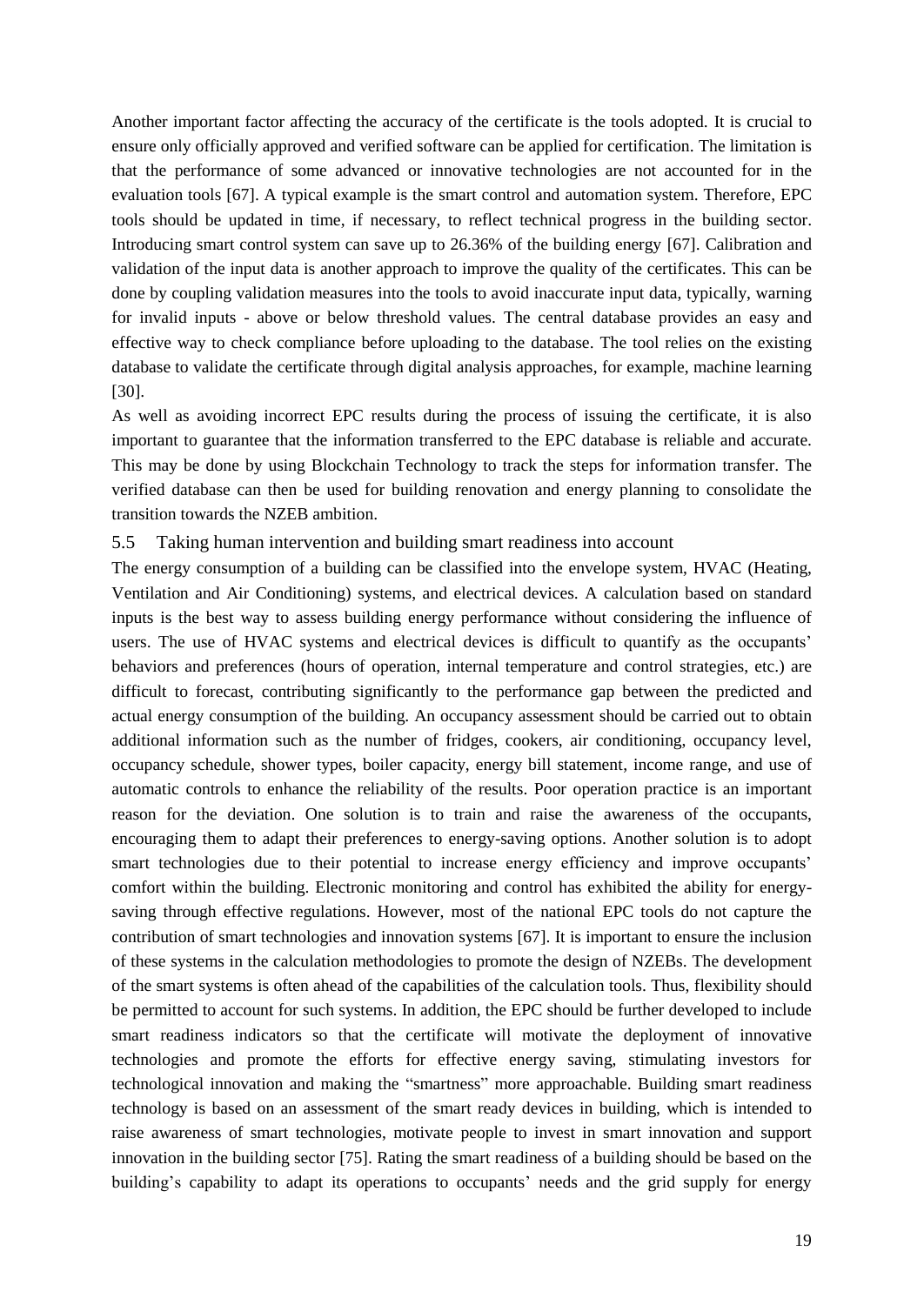efficiency and indoor climate improvement [9]. The EN 15232 [76], which is an overarching standard to evaluated the impact of building automation and control systems on building energy performance, can be used to help identifying the relevant smartness for building smart readiness [76]. A great uptake of the smart capability, such as smart meters, building automation and control system, and self-regulation devices for an indoor climate improvement, can assist in creating a healthier and more comfortable indoor environment while lowering the impact on energy and the climate. In order to better benchmark the influence of human intervention and smart technology, it is recommended to include supplementary consumption data (e.g. two to three years of realistic energy use) after the certificate is produced. A combination of calculation rating and actual operation rating is a costeffective approach to best represent the building energy performance.

# <span id="page-20-0"></span>5.6 More detailed recommendations to promote extensive renovation

Producing recommendations for energy-saving measures is a compulsory task when generating the EPC. The recommendations presented play a vital role in homeowners' subsequent decisions. One of the reasons that the EPC is not considered a decisive aspect for building performance improvement by building renovation investors and potential purchasers is that the current information provided by the EPC is too general [16]. In some countries, the recommendations are vague standard statements regardless of the building's actual status, without comparing them to some standard typical patterns or the expected performance under the same conditions. The recommendations should provide more detailed information for cost-effective upgrading of the building performance, based on realistic energy savings that could be achieved in the implementation of these measures, and should not lead to false expectations. The EPC+ will be able to provide personalized instructions on renovation options to quantify energy savings and related costs, taking into account outdoor climatic conditions and indoor climate requirements. It is better to provide an estimation of cost payback periods for pragmatic improvements over its lifecycle, accounting for potential access to financial incentives and subsidies schemes as well as annual energy savings, to eventually make the improvements viable and to increase the uptake of the recommendations. The EPC+ should also include energy-saving measures for using the building effectively at the operation stage. Therefore, the EPC+ could be a more practical and tailor-made instrument with personalized instruction for homeowners and prospective investors. However, the tailor-made recommendation may result in a substantial price increase in the EPC, which should not be ignored. Meanwhile, recommendations should be made to promote the use of renewable energy and reduce environmental impact.

#### <span id="page-20-1"></span>5.7 Improving the EPC presentation to enhance public awareness

Disclosing building energy performance information to the public was expected as an important policy to control buildings' energy demand and reduce carbon emissions [77]. The presentation of the information contributes to the customers' willingness for energy-efficient buildings, which should be concise and clear enough whilst providing a maximum of specific information to meet various expectations. User-friendliness will be a priority for the EPC+. Efforts should be undertaken to make sure that important information is appropriately presented. The use of technical language shall be reduced to a minimum in order to make it easier for the general public to understand. Clear guidelines are required on how this information should be advertised in commercial media (including electronic media) to ensure visible and meaningful publication. The publication of reference numbers should be mandatory in the advertisements, allowing prospective buyers and tenants to check the respective information in the database. In addition, the EPC should be displayed in public buildings. The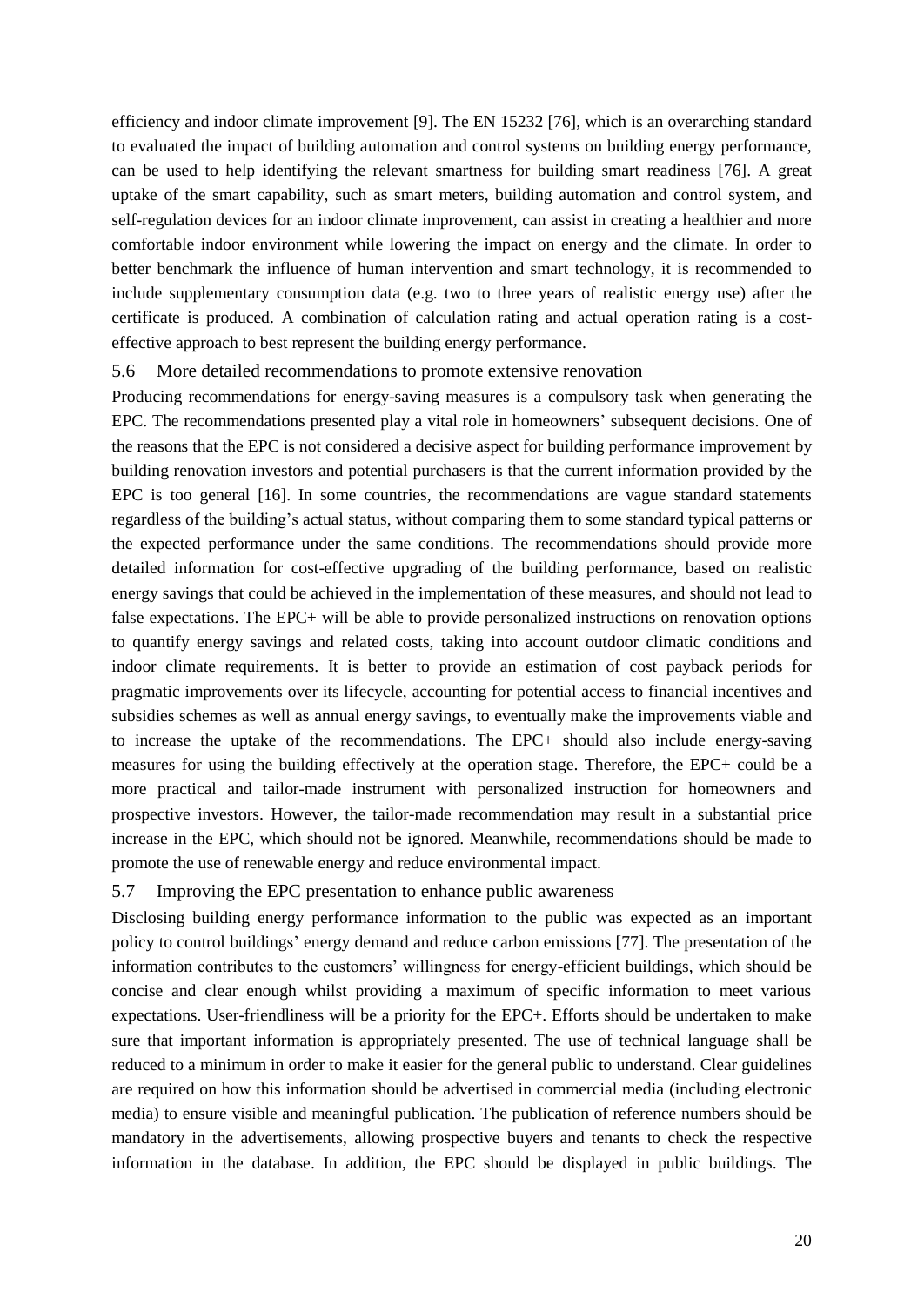obligation to display the EPC in public buildings helps to strengthen the role of the EPC by boosting public awareness. Norway sets a good example for this [15]. Any non-residential buildings with an area over 1000  $m<sup>2</sup>$  must display the EPC and one person is appointed to be responsible for it. The consequences for non-compliance are clearly specified.

# **6 Conclusion**

The building sector is under great pressure for decarbonization. The EPC, which was expected to be an important driver to promote building energy performance improvements, plays a crucial role in this process. At present, the EPC has been implemented in all MSs. In addition, the EPC database and quality control measures have been established in most MSs. The aggregated EPC information from the database can be used for monitoring buildings energy performance, energy planning and building renovation planning. However, there are some existing problems that prevent it from serving as a reliable and trustworthy information tool to motivate large scale building renovation. The current data show that only a small amount of building stock has achieved label A, which meets the requirements for NZEB. The lack of access to trustworthy information and financial support leads to hesitation with regard to retrofit decisions, resulting in a low refurbishment rate in the EU. In order to strengthen the role of the EPC in the real-estate market and energy planning, MSs should continuously improve the EPC so that it can speed the transaction into NZEBs. The improvement can be implemented from the following perspectives:

- Integrating BIM models to create a replicable and robust approach for EPC generation by speeding up the data acquisition process while keeping costs low.
- Exploring a comprehensive set of indicators to boost the availability of information and promote the desire for deep renovation.
- Establishing a trustworthy and reliable database to ensure information transparency and facilitate building energy-related policy planning.
- Setting up a well-functioning system to enhance the quality of the EPC from the perspective of input data, energy assessor and software applied.
- Accounting for human interaction and building smart readiness to stimulate advances towards smart buildings.
- Providing more tailor-made recommendations for the cost-effective upgrading of the buildings.
- Developing clear guidance on the EPC presentation to make the information accessible and to enhance public awareness on energy efficiency.

The discussion towards the next generation EPC provides some insights that deserve attention in future evolutions. The advancement will strengthen the value of the EPC for successful market incorporation. The next generation EPC will be a comprehensive information source, which goes beyond building energy efficiency by involving indoor climate, wellbeing, smartness, etc. Thus, EPC can influence real-estate and building owners to invest more in building performance improvement. It will be a decisive decision-supporting tool for tenants and potential buyers, and will provide guidance on cost-optimal building renovation for building owners. The full implementation of the EPC can better represent the building performance at the regional or national scale to facilitate building energy performance monitoring, building energy planning and building renovation planning, and therefore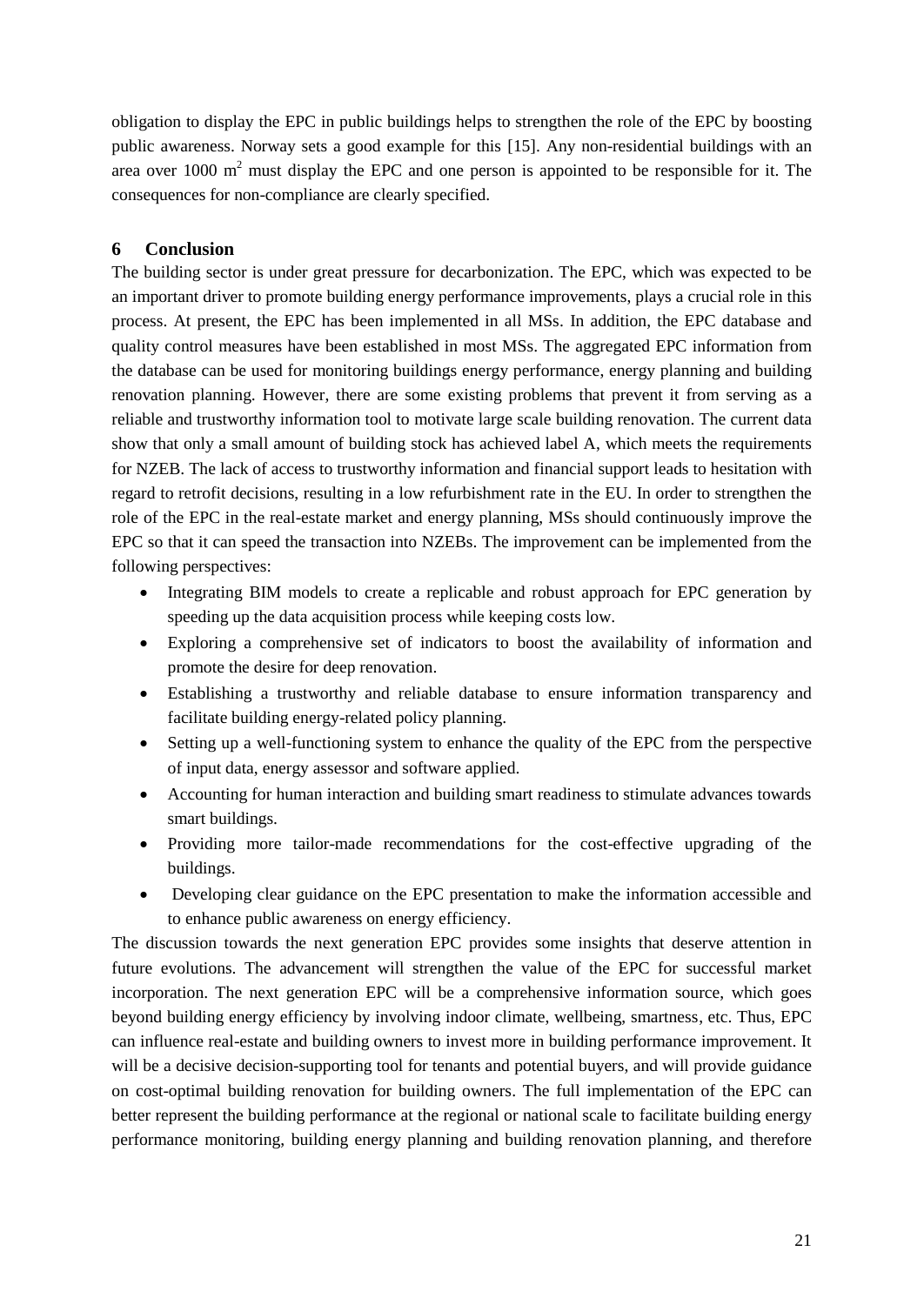reduce building energy consumption, decrease environmental impacts and improve inhabitants' quality of life.

There is a lack of comprehensive overview of the available data in the EPC used in each country across the EU. Future work will explore the information that is available to deliver the EPC in each country.

# **Acknowledgements**

The authors acknowledge the financial support of the European Commission (H2020) to the BIMEET project, grant reference: 753994. Permission has been granted for use of figures in the paper.

# **Declarations of interest: none**

# **References**

- [1] Ibañez-Puy M, Vidaurre-Arbizu M, Sacristán-Fernández JA, Martín-Gómez C. Opaque Ventilated Façades: Thermal and energy performance review. Renew Sustain Energy Rev 2017;79:180–91. doi:10.1016/j.rser.2017.05.059.
- [2] Li Y, Rezgui Y, Zhu H. District heating and cooling optimization and enhancement Towards integration of renewables, storage and smart grid. Renew Sustain Energy Rev 2017;72:281–94. doi:10.1016/j.rser.2017.01.061.
- [3] Filippidou F, Nieboer N, Visscher H. Are we moving fast enough? The energy renovation rate of the Dutch non-profit housing using the national energy labelling database. Energy Policy 2017;109:488–98. doi:10.1016/j.enpol.2017.07.025.
- [4] López-González LM, López-Ochoa LM, Las-Heras-Casas J, García-Lozano C. Energy performance certificates as tools for energy planning in the residential sector. The case of La Rioja (Spain). J Clean Prod 2016;137:1280–92. doi:10.1016/j.jclepro.2016.08.007.
- [5] Fabbri M, Groote M De, Rapf O. Building Renovation Passports: Customised roadmaps towards deep renovation and better homes. Build Perform Inst Eur 2016:46. http://bpie.eu/wpcontent/uploads/2017/01/Building-Passport-Report\_2nd-edition.pdf (accessed July 12, 2018).
- [6] European Commission. Directive 2002/91/EC of the European Parliment and of the Council of 16 December 2002 on the energy performance of buildings 2002. https://eurlex.europa.eu/legal-content/EN/TXT/PDF/?uri=CELEX:32002L0091&from=IT (accessed July 22, 2018).
- [7] European Commission. Directive 2010/31/EU of the European Parliament and of the Council of 19 May 2010 on the energy performance of buildings 2010 2010. https://eurlex.europa.eu/legal-content/EN/TXT/PDF/?uri=CELEX:32010L0031&from=IT (accessed July 22, 2018).
- [8] European Commission. Directive 2012/27/EU of the European Parliament and of the Council of 25 December 2015 on energy efficiency, amending Directives 2009/125/EC and 2010/30/EU and repealing Directives 2004/8/EC and 2006/32/EC 2012:56. http://eurlex.europa.eu/LexUriServ/LexUriServ.do?uri=OJ:L:2012:315:0001:0056:en:PDF (accessed September 8, 2017).
- [9] European Commission. Directive (EU) 2018/844 of the European Parliament and of the Council of 30 May 2018 amending Directive 2010/31/EU on the energy performance of buildings and Directive 2012/27/EU on energy efficiency (Text with EEA relevance) 2018. https://eur-lex.europa.eu/legalcontent/EN/TXT/?uri=uriserv%3AOJ.L\_.2018.156.01.0075.01.ENG (accessed December 19,
- 2018). [10] Buildings Performance Institute Europe. Energy Performance Certificates across Europe:
- From design to implementation 2010:71. http://www.buildup.eu/sites/default/files/content/BPIE\_EPC report 2010.pdf (accessed December 3, 2018).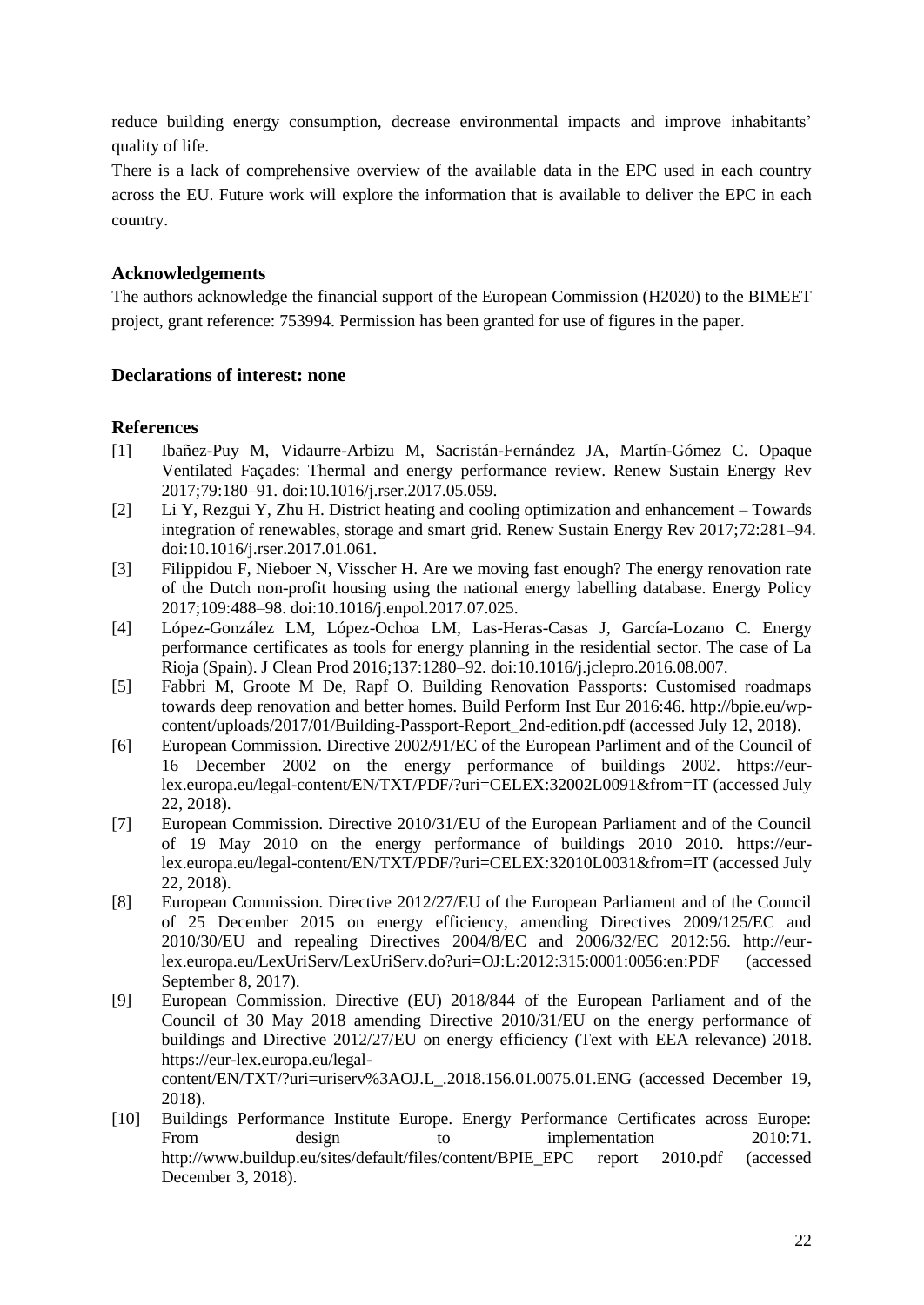- [11] Sesana MM, Salvalai G. A review on Building Renovation Passport: Potentialities and barriers on current initiatives. Energy Build 2018;173:195–205. doi:10.1016/J.ENBUILD.2018.05.027.
- [12] Chegut A, Eichholtz P, Kok N. Supply, demand and the value of green buildings. Urban Stud 2014;51:22–43. doi:10.1177/0042098013484526.
- [13] Hyland M, Lyons RC, Lyons S. The value of domestic building energy efficiency evidence from Ireland. Energy Econ 2013;40:943–52. doi:10.1016/J.ENECO.2013.07.020.
- [14] IBRoad project. Factsheet: Belgium Flanders Current use of EPCs and potential links to iBRoad 2018:10. http://bpie.eu/wpcontent/uploads/2018/01/iBROAD\_CountryFactsheet\_BELGIUM-Flanders-2018.pdf (accessed November 23, 2018).
- [15] Concerted Action EPBD. 2016 Implementing the Energy Performance of Building Directive (EPBD). ADENE; 2015. https://www.dropbox.com/s/vaq0h8if64ypmlh/CA3-BOOK-2016 web.pdf?dl=0 (accessed July 25, 2018)
- [16] Haunstrup Christensen T, Gram-Hanssen K, de Best-Waldhober M, Adjei A. Energy retrofits of Danish homes: is the Energy Performance Certificate useful? Build Res Inf 2014;42:489– 500. doi:10.1080/09613218.2014.908265.
- [17] Cajias M, Piazolo D. Green performs better: energy efficiency and financial return on buildings. J Corp Real Estate 2013;15:53–72. doi:10.1108/JCRE-12-2012-0031.
- [18] Stanley S, Lyons RC, Lyons S. The price effect of building energy ratings in the Dublin residential market. Energy Effic 2016;9:875–85. doi:10.1007/s12053-015-9396-5.
- [19] Charalambides AG, Maxoulis CN, Kyriacou O, Blakeley E, Frances LS. The impact of Energy Performance Certificates on building deep energy renovation targets. Int J Sustain Energy 2019;38:1–12. doi:10.1080/14786451.2018.1448399.
- [20] Comerford DA, Lange I, Moro M. Proof of concept that requiring energy labels for dwellings can induce retrofitting. Energy Econ 2018;69:204–12. doi:10.1016/J.ENECO.2017.11.013.
- [21] Arcipowska A, Anagnostopoulos F, Mariottini F, Kunkel S, Rapf O, Atanasiu B, et al. Energy performance certificates across the EU A mapping of the national approaches. Build Perform Inst Eur 2014:60. http://bpie.eu/wp-content/uploads/2015/10/Energy-Performance-Certificates-EPC-across-the-EU.-A-mapping-of-national-approaches-2014.pdf (accessed July 29, 2018).
- [22] Dodoo A, Gustavsson L, Le Truong N. Primary energy benefits of cost-effective energy renovation of a district heated multi-family building under different energy supply systems. Energy 2018;143:69–90. doi:10.1016/J.ENERGY.2017.10.113.
- [23] Gustafsson M, Gustafsson MS, Myhren JA, Bales C, Holmberg S. Techno-economic analysis of energy renovation measures for a district heated multi-family house. Appl Energy 2016;177:108–16. doi:10.1016/J.APENERGY.2016.05.104.
- [24] Moschetti R, Brattebø H, Skeie KS, Lien AG. Performing quantitative analyses towards sustainable business models in building energy renovation projects: Analytic process and case study. J Clean Prod 2018;199:1092–106. doi:10.1016/J.JCLEPRO.2018.06.091.
- [25] Baek C, Park S. Policy measures to overcome barriers to energy renovation of existing buildings. Renew Sustain Energy Rev 2012;16:3939–47. doi:10.1016/J.RSER.2012.03.046.
- [26] Gonzalez Caceres A. Shortcomings and suggestions to the EPC recommendation list of measures: In-depth interviews in six countries. Energies 2018;11:2516. doi:10.3390/en11102516.
- [27] Murphy L. The influence of the Energy Performance Certificate: The Dutch case. Energy Policy 2014;67:664–72. doi:10.1016/J.ENPOL.2013.11.054.
- [28] Lainé L. Room for improvement The impact of EPCs on consumer decision-making 2011:1– 12. https://webarchive.nationalarchives.gov.uk/20130103091354/http://www.consumerfocus.org.u k/publications/room-for-improvement-the-impact-of-epcs-on-consumer-decision-making (accessed December 4, 2018).
- [29] Rodrigues L, Garratt T, Ebbs N. Is added sustainability equal to added value? Energy Convers. Manag., vol. 63, Pergamon; 2012, p. 203–7. doi:10.1016/j.enconman.2012.01.042.
- [30] Hardy A, Glew D. An analysis of errors in the Energy Performance certificate database. Energy Policy 2019;129:1168–78. doi:10.1016/J.ENPOL.2019.03.022.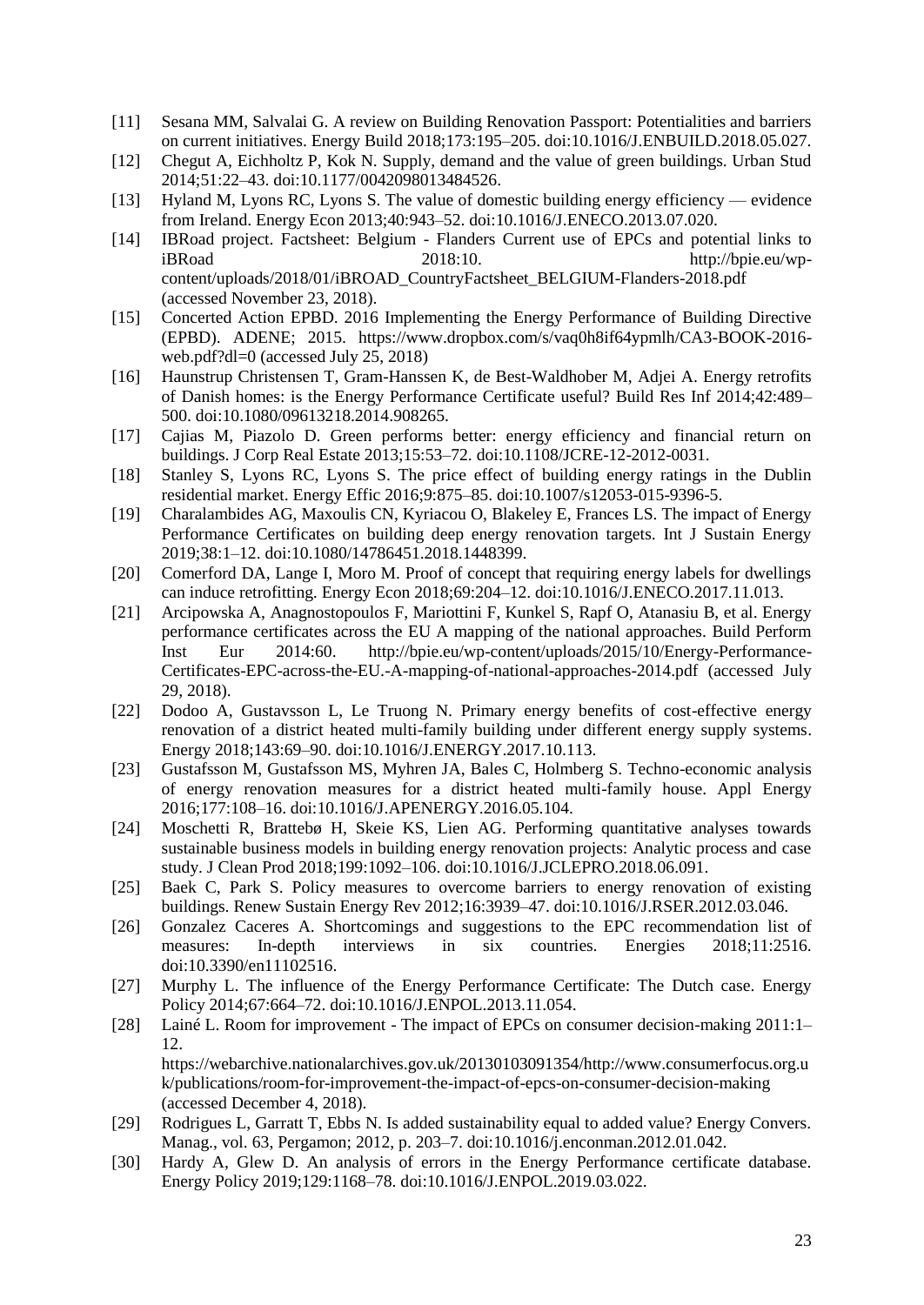- [31] Pasichnyi O, Wallin J, Levihn F, Shahrokni H, Kordas O. Energy performance certificates New opportunities for data-enabled urban energy policy instruments? Energy Policy 2019;127:486–99. doi:10.1016/J.ENPOL.2018.11.051.
- [32] Mangold M, Österbring M, Wallbaum H. Handling data uncertainties when using Swedish energy performance certificate data to describe energy usage in the building stock. Energy Build 2015;102:328–36. doi:10.1016/j.enbuild.2015.05.045.
- [33] Fuerst F, McAllister P, Nanda A, Wyatt P. An investigation of the effect of EPC ratings on house prices. 2013. https://assets.publishing.service.gov.uk/government/uploads/system/uploads/attachment\_data/f ile/207196/20130613\_-\_Hedonic\_Pricing\_study\_-\_DECC\_template\_\_2\_.pdf (accessed April 25, 2019)
- [34] BIMEET. https://www.vtt.fi/sites/bimeet (accessed June 22, 2019).
- [35] Gaglia AG, Dialynas EN, Argiriou AA, Kostopoulou E, Tsiamitros D, Stimoniaris D, et al. Energy performance of European residential buildings: Energy use, technical and environmental characteristics of the Greek residential sector – energy conservation and CO<sub>2</sub> reduction. Energy Build 2019;183:86–104. doi:10.1016/J.ENBUILD.2018.10.042.
- [36] Buildings Performance Institute Europe. Factsheet 97% of Buildings in the EU Need to be Upgraded 2017:2. http://bpie.eu/wp-content/uploads/2017/12/State-of-the-building-stockbriefing\_Dic6.pdf (accessed October 11, 2018).
- [37] Andrić I, Pina A, Ferrão P, Fournier J, Lacarrière B, Le Corre O, et al. Assessing the feasibility of using the heat demand-outdoor temperature function for a long-term district heat demand forecast. Energy Procedia 2017;140:102–14. doi:10.1016/j.egypro.2017.11.127.
- [38] European Committee for Standardization. Energy audits Part 5: Competence of energy auditors 2015. https://standards.cen.eu/dyn/www/f?p=204:110:0::::FSP\_PROJECT:38140&cs=1DDCED282 F157438DDF0C1C74C98FE122 (accessed January 8, 2019).
- [39] Buildings Performance Institute Europe. Qualification and accreditation requirements of building energy certifiers in EU28 2015:8. http://bpie.eu/wp-content/uploads/2015/09/BPIE-EPCsFactsheet-2015.pdf (accessed January 3, 2019).
- [40] Backhaus J, Tigchelaar C, De Best-Waldhober M. Key findings & policy recommendations to improve effectiveness of Energy Performance Certificates & the Energy Performance of Buildings Directive 2011:47. https://www.ecn.nl/docs/library/report/2011/o11083.pdf (accessed December 19, 2018).
- [41] Streicher KN, Padey P, Parra D, Bürer MC, Patel MK. Assessment of the current thermal performance level of the Swiss residential building stock: Statistical analysis of energy performance certificates. Energy Build 2018;178:360–78. doi:10.1016/J.ENBUILD.2018.08.032.
- [42] Droutsa KG, Kontoyiannidis S, Dascalaki EG, Balaras CA. Mapping the energy performance of hellenic residential buildings from EPC (Energy Performance Certificate) data. Energy 2016;98:284–95. doi:10.1016/J.ENERGY.2015.12.137.
- [43] Magalhães SMC, Leal VMS. Characterization of thermal performance and nominal heating gap of the residential building stock using the EPBD-derived databases: The case of Portugal mainland. Energy Build 2014;70:167–79. doi:10.1016/J.ENBUILD.2013.11.054.
- [44] Dineen D, Rogan F, Ó Gallachóir BP. Improved modelling of thermal energy savings potential in the existing residential stock using a newly available data source. Energy 2015;90:759–67. doi:10.1016/J.ENERGY.2015.07.105.
- [45] López-Ochoa LM, Las-Heras-Casas J, López-González LM, Olasolo-Alonso P. Towards nearly zero-energy buildings in Mediterranean countries: Energy Performance of Buildings Directive evolution and the energy rehabilitation challenge in the Spanish residential sector. Energy 2019;176:335–52. doi:10.1016/J.ENERGY.2019.03.122.
- [46] Collins M, Curtis J. Bunching of residential building energy performance certificates at threshold values. Appl Energy 2018;211:662–76. doi:10.1016/J.APENERGY.2017.11.077.
- [47] Kelly S, Crawford-Brown D, Pollitt MG. Building performance evaluation and certification in the UK: Is SAP fit for purpose? Renew Sustain Energy Rev 2012;16:6861–78. doi:10.1016/J.RSER.2012.07.018.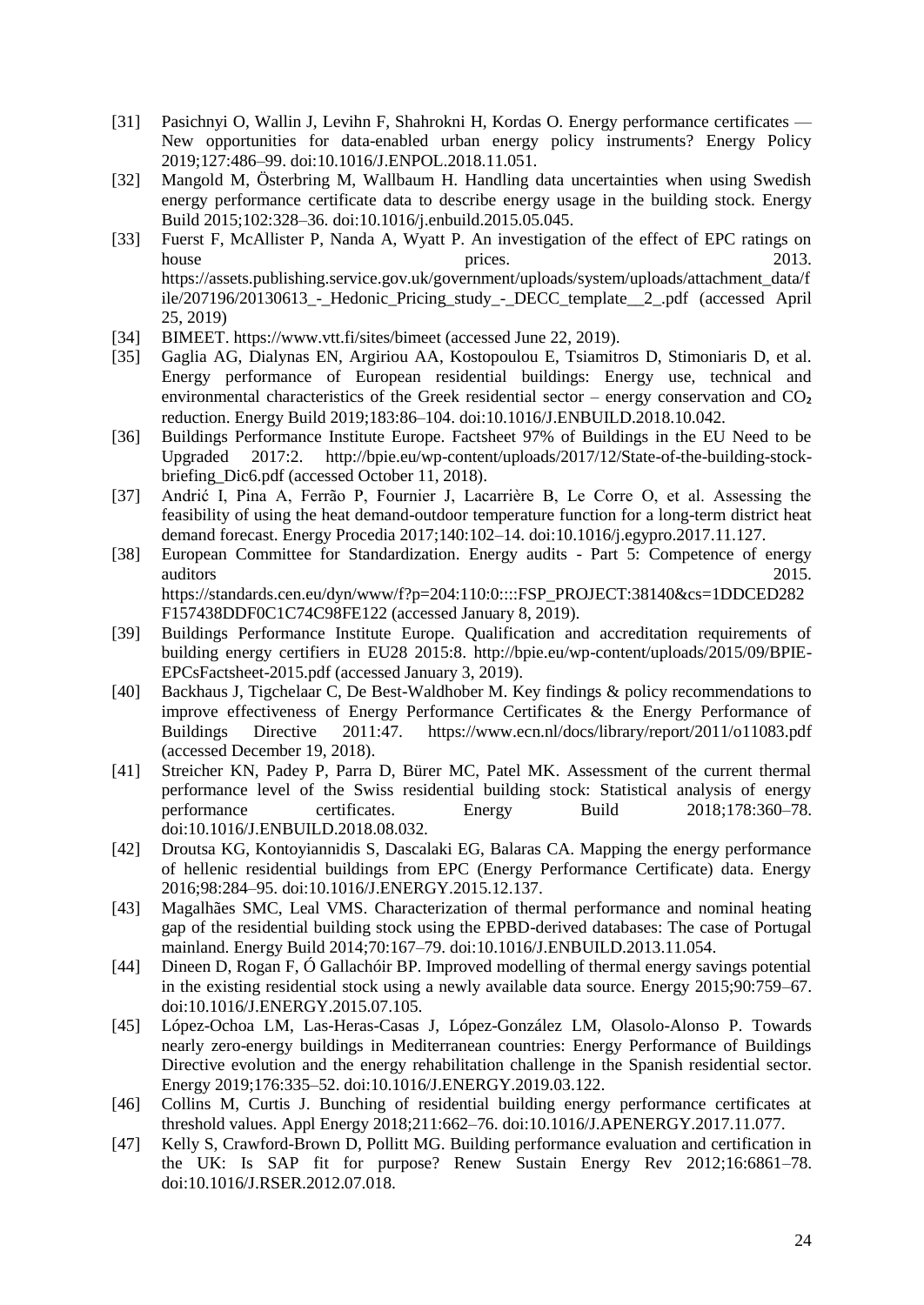- [48] Europese Commission. Evaluation of Directive 2010/31/EU on the energy performance of buildings. 2016. doi:SWD(2013) 93. https://ec.europa.eu/energy/sites/ener/files/documents/2\_en\_autre\_document\_travail\_service\_p art1\_v2\_0.pdf (accessed May 4, 2019).
- [49] The Private Rented Property minimum standard landlord guidance documents GOV.UK. UK Gov 2017. https://www.gov.uk/government/publications/the-private-rented-propertyminimum-standard-landlord-guidance-documents (accessed December 4, 2018).
- [50] European Commission. Commision Recommendation (EU) 2016/1318 guidelines for the promotion of nearly zero-energy buildings and best practices to ensure that, by 2020, all new buildings are nearly zero-energy buildings. Off J Eur Union 2016:12. https://eurlex.europa.eu/legal-content/EN/TXT/PDF/?uri=CELEX:32016H1318&from=RO (accessed December 18, 2018).
- [51] Groezinger Jan, Boermans Thomas, Ashok John, Seehusen Jan, Wehringer Felix SM. Overview of Member States information on NZEBs Working version of the progress report final report. 2014. https://ec.europa.eu/energy/sites/ener/files/documents/Updated progress report NZEB.pdf (accessed May 3, 2019)
- [52] Florio P, Teissier O. Estimation of the Energy Performance Certificate of a housing stock characterised via qualitative variables through a typology-based approach model: A fuel poverty evaluation tool. Energy Build 2015;89:39–48. doi:10.1016/J.ENBUILD.2014.12.024.
- [53] Filippidou F, Nieboer N. Energy efficiency measures implemented in the Dutch non-profit housing sector. Energy Build 2016;132:107–16. doi:10.1016/J.ENBUILD.2016.05.095.
- [54] Saheb Y, Bódis K, Szabó S, Ossenbrink H. Energy renovation: The trump card for the new start for Europe 2015:103. doi:10.2790/39989.
- [55] Majcen D, Itard L, Visscher H. Actual heating energy savings in thermally renovated Dutch dwellings. Energy Policy 2016;97:82–92. doi:10.1016/J.ENPOL.2016.07.015.
- [56] McGilligan C, Sunikka-Blank M, Natarajan S. Subsidy as an agent to enhance the effectiveness of the energy performance certificate. Energy Policy 2010;38:1272–87. doi:10.1016/J.ENPOL.2009.10.068.
- [57] Farahani A, Wallbaum H, Dalenbäck J-O. The importance of life-cycle based planning in maintenance and energy renovation of multifamily buildings. Sustain Cities Soc 2019;44:715– 25. doi:10.1016/J.SCS.2018.10.033.
- [58] Amecke H. The impact of energy performance certificates: A survey of German home owners. Energy Policy 2012;46:4–14. doi:10.1016/j.enpol.2012.01.064.
- [59] Watts C, Jentsch MF, James PA. Evaluation of domestic Energy Performance Certificates in use. Build Serv Eng Res Technol 2011;32:361–76. doi:10.1177/0143624411404486.
- [60] Taranu V, Verbeeck G. A closer look into the European Energy Performance Certificates under the lenses of behavioural insights—a comparative analysis. Energy Effic 2018;11:1745– 61. doi:10.1007/s12053-017-9576-6.
- [61] Murphy LC. Policy instruments to improve energy performance of existing owner occupied dwellings. Delft University of Technology, 2016. doi:10.7480/abe.2016.17.
- [62] Abela A, Hoxley M, McGrath P, Goodhew S. An investigation of the appropriateness of current methodologies for energy certification of Mediterranean housing. Energy Build 2016;130:210–8. doi:10.1016/J.ENBUILD.2016.07.056.
- [63] Zebra 2020- nearly zero-energy building strategy 2020: Strategies for a nearly zero-energy building market transition in the European Union 2016. http://zebra2020.eu/website/wpcontent/uploads/2014/08/ZEBRA2020\_Strategies-for-nZEB\_07\_LQ\_single-pages-1.pdf (accessed July 25, 2018).
- [64] Las-Heras-Casas J, López-Ochoa LM, López-González LM, Paredes-Sánchez JP. A tool for verifying energy performance certificates and improving the knowledge of the residential sector: A case study of the Autonomous Community of Aragón (Spain). Sustain Cities Soc 2018;41:62–72. doi:10.1016/J.SCS.2018.05.016.
- [65] Hårsman B, Daghbashyan Z, Chaudhary P. On the quality and impact of residential energy performance certificates. Energy Build 2016;133:711–23. doi:10.1016/J.ENBUILD.2016.10.033.
- [66] DECC. Green Deal Assessment Mystery Shopping Research: Mystery shopping of customer